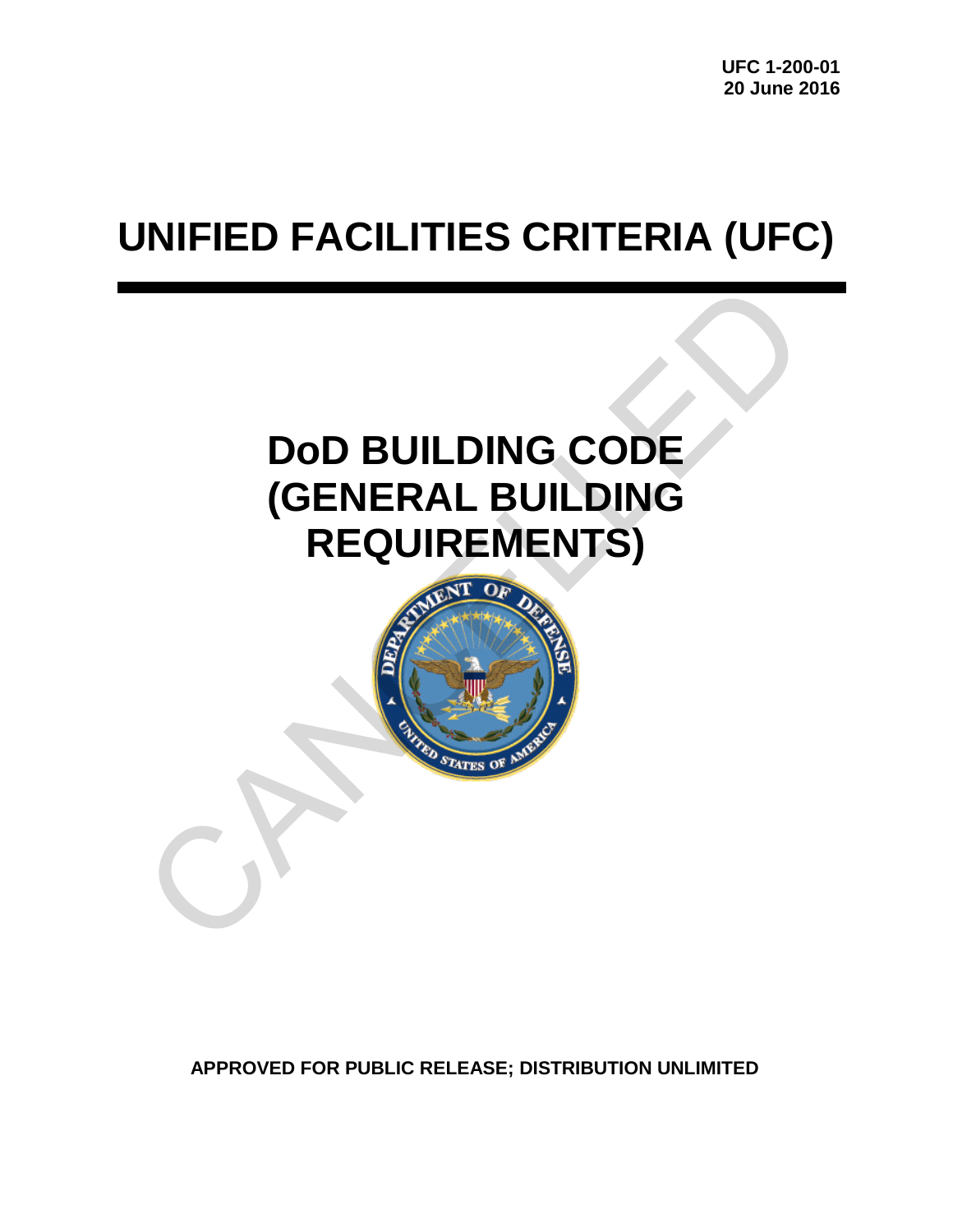#### **UNIFIED FACILITIES CRITERIA (UFC)**

#### **DoD BUILDING CODE (GENERAL BUILDING REQUIREMENTS)**

Any copyrighted material included in this UFC is identified at its point of use. Use of the copyrighted material apart from this UFC must have the permission of the copyright holder.

|                                                           | <b>U.S. ARMY CORPS OF ENGINEERS</b> |          |  |
|-----------------------------------------------------------|-------------------------------------|----------|--|
| NAVAL FACILITIES ENGINEERING COMMAND (Preparing Activity) |                                     |          |  |
| AIR FORCE CIVIL ENGINEER CENTER                           |                                     |          |  |
| Record of Changes (changes are indicated by \1\  /1/)     |                                     |          |  |
| Change No.                                                | <b>Date</b>                         | Location |  |
|                                                           |                                     |          |  |
|                                                           |                                     |          |  |

**This UFC supersedes UFC 1-200-01, dated 1 July 2013, including change 3, implemented 1 August 2015.**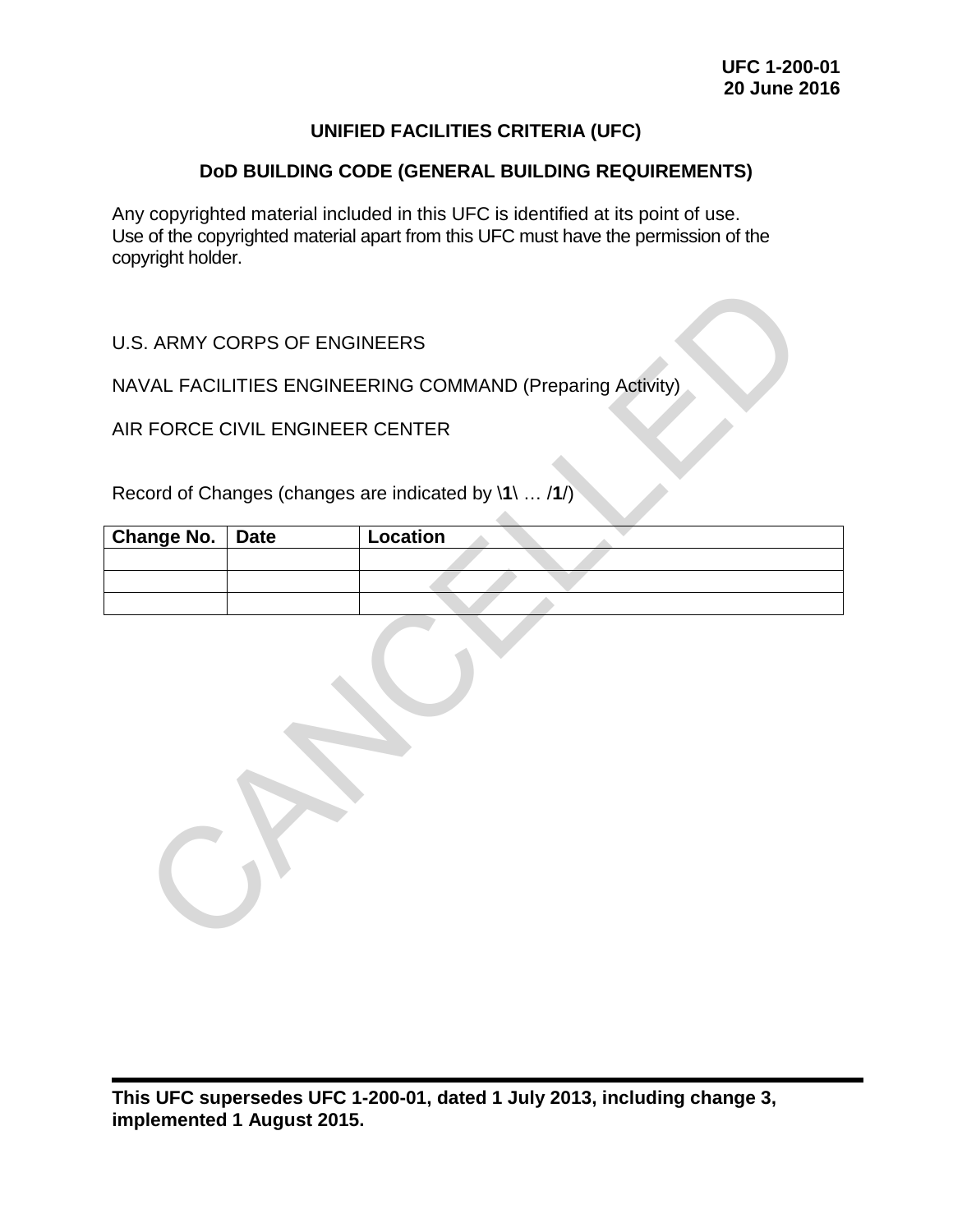#### **FOREWORD**

The Unified Facilities Criteria (UFC) system is prescribed by MIL-STD 3007 and provides planning, design, construction, sustainment, restoration, and modernization criteria, and applies to the Military Departments, the Defense Agencies, and the DoD Field Activities in accordance with [USD \(AT&L\) Memorandum](http://www.wbdg.org/pdfs/ufc_implementation.pdf) dated 29 May 2002. UFC will be used for all DoD projects and work for other customers where appropriate. All construction outside of the United States is also governed by Status of Forces Agreements (SOFA), Host Nation Funded Construction Agreements (HNFA), and in some instances, Bilateral Infrastructure Agreements (BIA.) Therefore, the acquisition team must ensure compliance with the most stringent of the UFC, the SOFA, the HNFA, and the BIA, as applicable.

UFC are living documents and will be periodically reviewed, updated, and made available to users as part of the Services' responsibility for providing technical criteria for military construction. Headquarters, U.S. Army Corps of Engineers (HQUSACE), Naval Facilities Engineering Command (NAVFAC), and Air Force Civil Engineer Center (AFCEC) are responsible for administration of the UFC system. Defense agencies should contact the preparing service for document interpretation and improvements. Technical content of UFC is the responsibility of the cognizant DoD working group. Recommended changes with supporting rationale should be sent to the respective service proponent office by the following electronic form: Criteria Change Request. The form is also accessible from the Internet sites listed below. eements (HIKFA), and in some instances, Bilateral Infrastructure Agreements (BIA, I)<br>refore, the acquisition team must ensure compliance with the most stringent of the UFC,<br>FA, the HNFA, and the BIA, as applicable.<br>Care li

UFC are effective upon issuance and are distributed only in electronic media from the following source:

• Whole Building Design Guide web site http://dod.wbdg.org/.

Hard copies of UFC printed from electronic media should be checked against the current electronic version prior to use to ensure that they are current.

#### **AUTHORIZED BY:**

JAMES C. DALTON, P.E. JOSEPH E. GOTT, P.E. Chief, Engineering and Construction Chief Engineer



EDWIN H. OSHIBA, SES, DAF MICHAEL MCANDREW

DCS/Logistics, Engineering & Force Protection

U.S. Army Corps of Engineers **Naval Facilities Engineering Command** 

Medal McCah

Deputy Director of Civil Engineers DASD (Facilities Investment and Management)

Office of the Assistant Secretary of Defense (Energy, Installations, and Environment)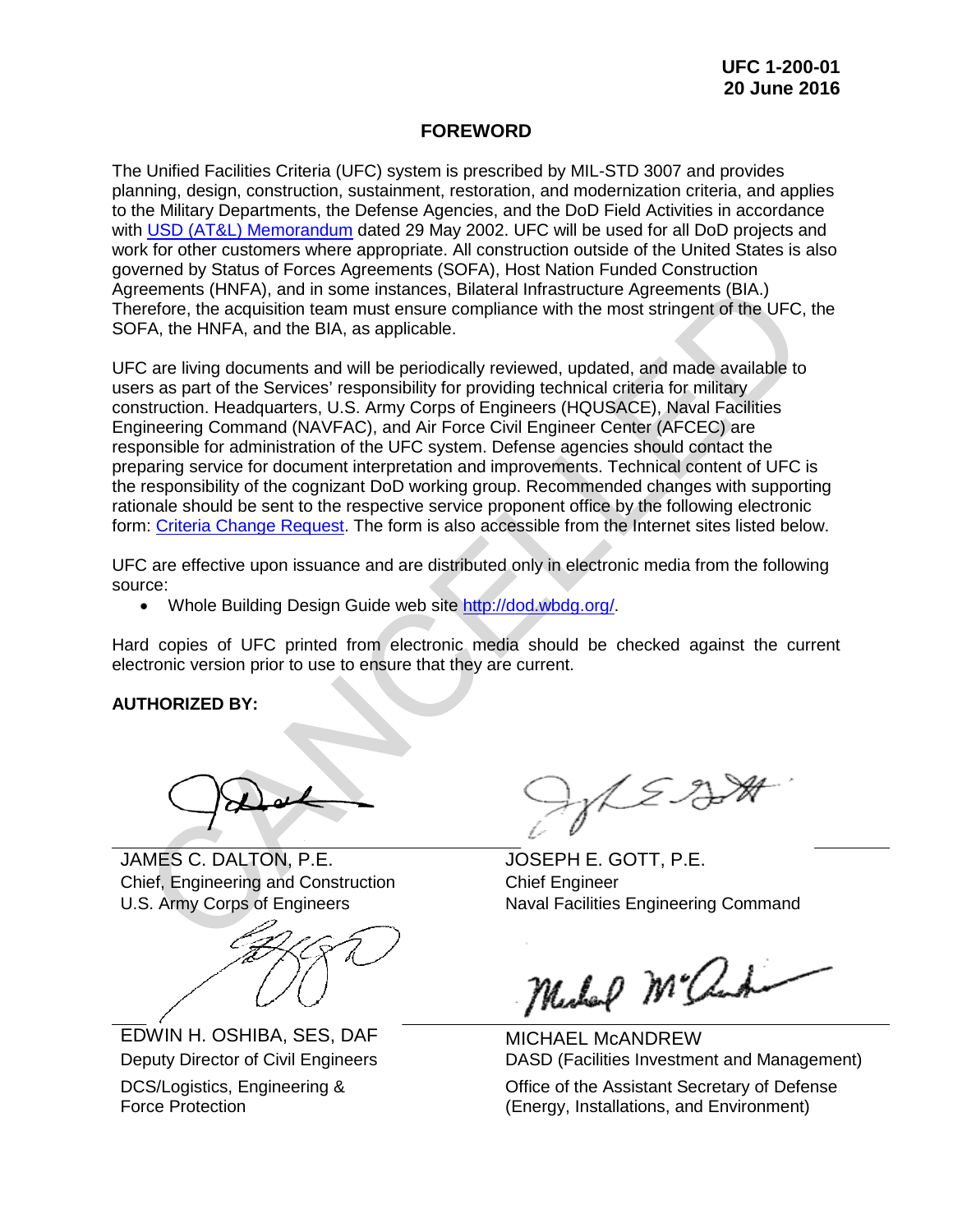CANCELLED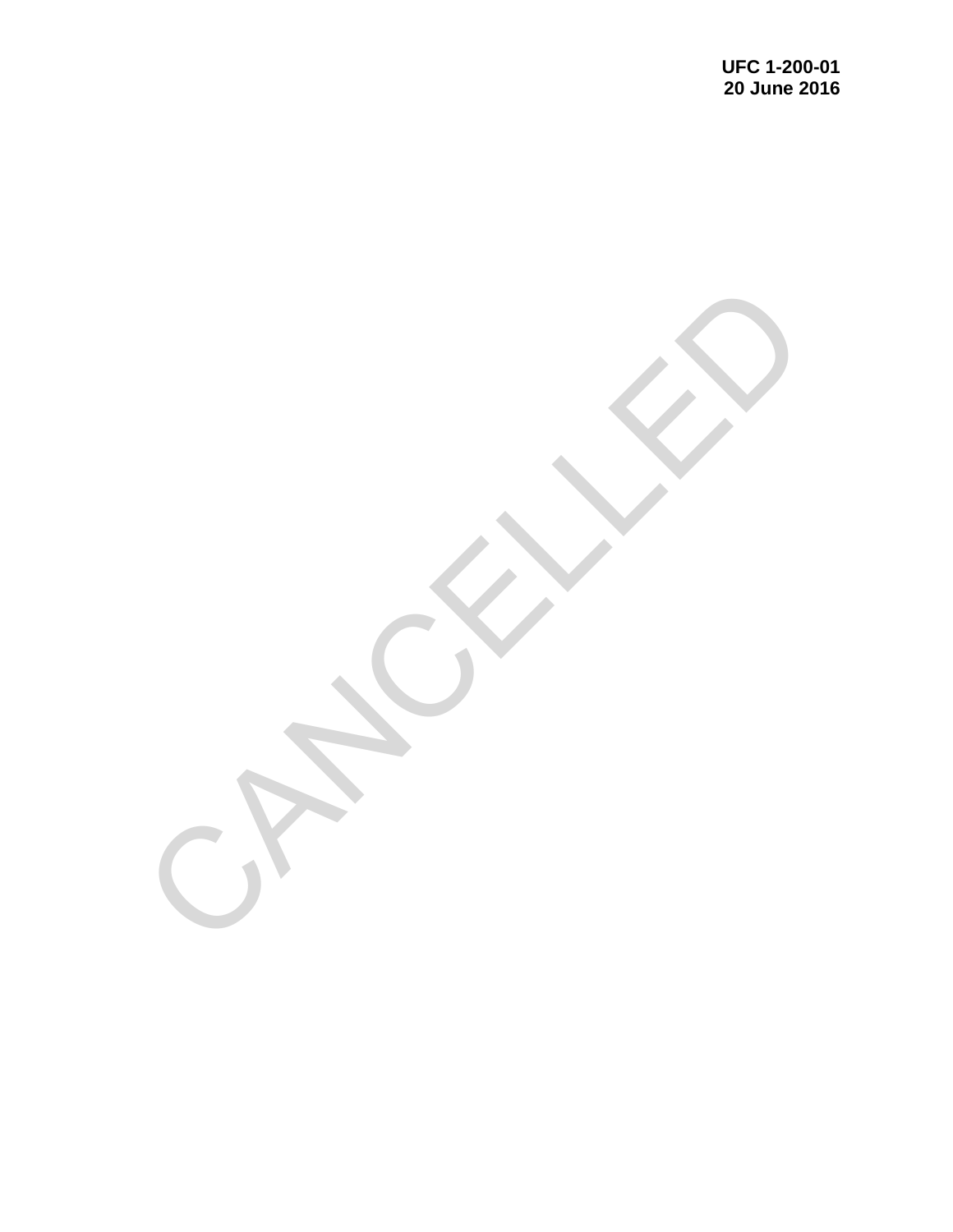#### **UNIFIED FACILITIES CRITERIA (UFC) SUMMARY SHEET**

**Document:** UFC 1-200-01*, DoD BUILDING CODE (GENERAL BUILDING REQUIREMENTS), dated 1 April 2016.*

**Superseding:** UFC 1-200-01, GENERAL BUILDING REQUIREMENTS, dated 1 July 2013 with Change 3 dated 1 August 2015.

**Description:** This update to UFC 1-200-01 represents the Tri-Services effort to bring uniformity to the military use of non-government model building codes. Technical representatives of each of the four Services developed requirements in this document to implement the use of the 2015 International Building Code (IBC) consistent with the scope of current military requirements and procedures. This revision of UFC 1-200-01 contains modifications in the following areas: or and the matter of the total of the Tri-Services effort to bring<br>
scription: This update to UFC 1-200-01 represents the Tri-Services effort to bring<br>
commity to the military use of non-government model building codes. Te

• DoD criteria guidance approved as late as 6 October 2015 has been cited.

**Reasons for Document:** The existing guidance was inadequate for the following reasons:

• This document replaces the 2012 IBC with the use of the 2015 IBC revised and replaced in 2015 by the International Code Council.

**Impact:** The following direct benefits will result from the update of UFC 1-200-01:

- Creation of a single source reference for the latest building code.
- This document reduces interpretation and ambiguity that could lead to design and construction conflicts.
- Costs of DoD facilities are not expected to increase as a result of this revision.

**Non-Unified Items:** This document contains no-non-unified items.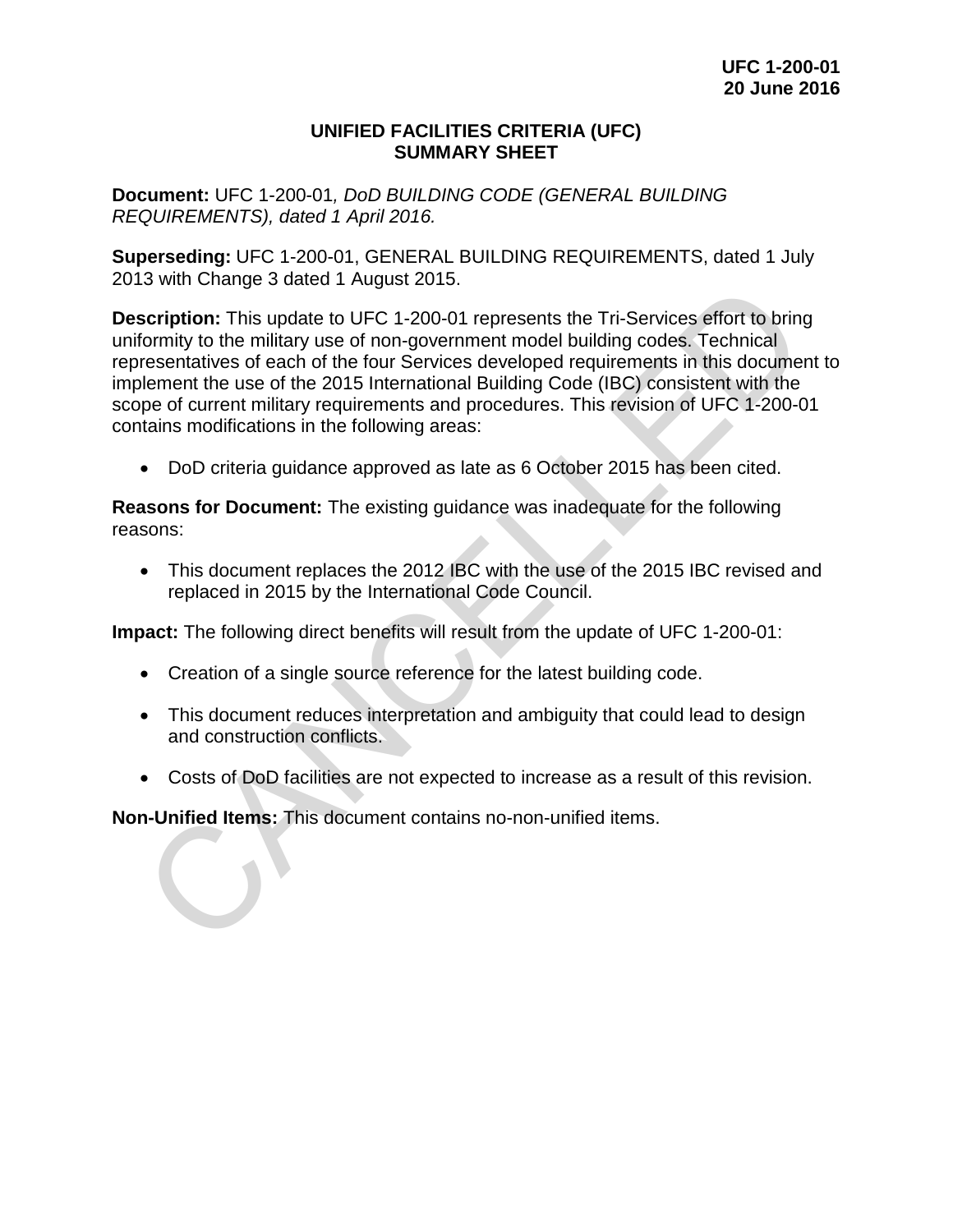#### **TABLE OF CONTENTS**

| $1 - 1$   |                                                                    |
|-----------|--------------------------------------------------------------------|
| $1 - 2$   |                                                                    |
| $1 - 3$   |                                                                    |
| $1 - 3.1$ |                                                                    |
| $1 - 3.2$ |                                                                    |
| $1 - 3.3$ |                                                                    |
| $1 - 4$   |                                                                    |
| $1 - 4.1$ |                                                                    |
| $1 - 4.2$ |                                                                    |
| $1 - 5$   | IMPLEMENTATION, ADMINISTRATION, AND ENFORCEMENT.  3                |
| $1 - 6$   |                                                                    |
| $1 - 7$   | <b>FACILITIES IN SUPPORT OF MILITARY OPERATIONS.  4</b>            |
| $1 - 7.1$ |                                                                    |
| $1 - 7.2$ |                                                                    |
| $1 - 7.3$ |                                                                    |
| $1 - 8$   |                                                                    |
|           | CHAPTER 2 MODIFICATIONS TO THE INTERNATIONAL BUILDING CODE (IBC) 5 |
| $2 - 1$   |                                                                    |
| $2 - 2$   |                                                                    |
| $2 - 3$   | <b>CHAPTER 3 - USE AND OCCUPANCY CLASSIFICATION.  5</b>            |
| $2 - 4$   | <b>CHAPTER 4 - SPECIAL DETAILED REQUIREMENTS BASED ON USE</b>      |
| $2 - 5$   | <b>CHAPTER 5 - GENERAL BUILDING HEIGHTS AND AREAS5</b>             |
| $2 - 6$   |                                                                    |
| $2 - 7$   | <b>CHAPTER 7 - FIRE AND SMOKE PROTECTION FEATURES 6</b>            |
| $2 - 8$   |                                                                    |
| $2 - 9$   |                                                                    |
| $2 - 10$  |                                                                    |
| $2 - 11$  |                                                                    |
| $2 - 12$  |                                                                    |
| $2 - 13$  |                                                                    |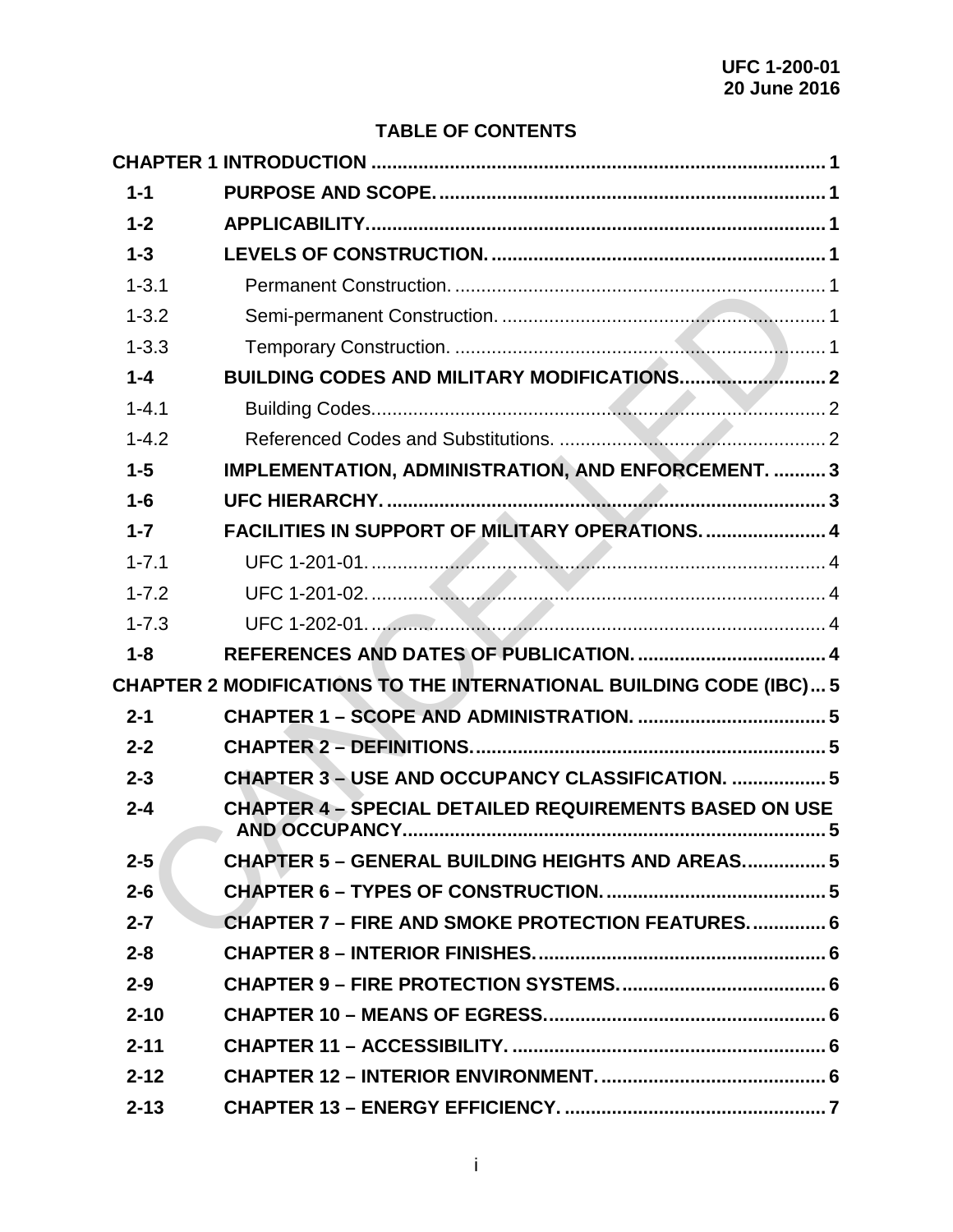| $2 - 14$  |                                                               |  |
|-----------|---------------------------------------------------------------|--|
| $2 - 15$  | <b>CHAPTER 15 - ROOF ASSEMBLIES AND ROOFTOP STRUCTURES. 7</b> |  |
| $2 - 16$  |                                                               |  |
| $2 - 17$  | CHAPTER 17 - SPECIAL INSPECTIONS AND TESTS 8                  |  |
| $2 - 18$  |                                                               |  |
| $2 - 19$  |                                                               |  |
| $2 - 20$  |                                                               |  |
| $2 - 21$  |                                                               |  |
| $2 - 22$  |                                                               |  |
| $2 - 23$  |                                                               |  |
| $2 - 24$  |                                                               |  |
| $2 - 25$  | <b>CHAPTER 25 - GYPSUM BOARD, GYPSUM PANEL PRODUCTS AND</b>   |  |
| $2 - 26$  |                                                               |  |
| $2 - 27$  |                                                               |  |
| $2 - 28$  |                                                               |  |
| $2 - 29$  |                                                               |  |
| $2 - 30$  | CHAPTER 30 - ELEVATORS AND CONVEYING SYSTEMS.  11             |  |
| $2 - 31$  |                                                               |  |
| $2 - 32$  | <b>CHAPTER 32 - ENCROACHMENTS INTO THE PUBLIC RIGHT-OF-</b>   |  |
| $2 - 33$  | CHAPTER 33 - SAFEGUARDS DURING CONSTRUCTION 12                |  |
| $2 - 34$  |                                                               |  |
| $2 - 35$  |                                                               |  |
| $2 - 36$  |                                                               |  |
|           | CHAPTER 3 OTHER CRITERIA …………………………………………………………………………… 13     |  |
| $3 - 1$   |                                                               |  |
| $3 - 2$   |                                                               |  |
| $3 - 2.1$ |                                                               |  |
| $3 - 2.2$ |                                                               |  |
| $3 - 3$   |                                                               |  |
| $3 - 3.1$ |                                                               |  |
| $3 - 3.2$ |                                                               |  |
| $3 - 4$   |                                                               |  |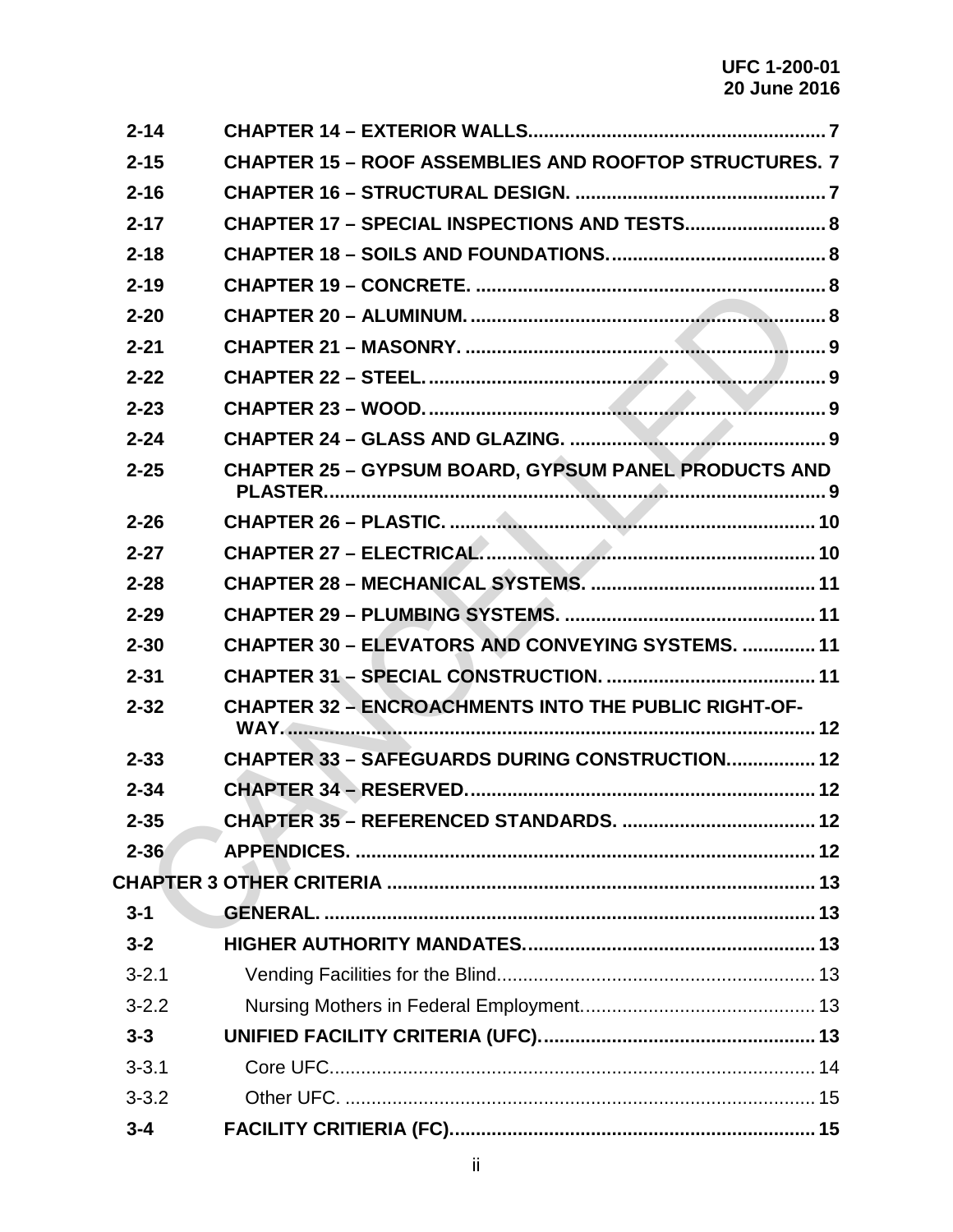| $3 - 5$                                                               |  |  |  |
|-----------------------------------------------------------------------|--|--|--|
| $3 - 6$                                                               |  |  |  |
| $3 - 6.1$                                                             |  |  |  |
| $3-6.2$                                                               |  |  |  |
| $3 - 6.3$                                                             |  |  |  |
| $3 - 6.4$                                                             |  |  |  |
| $3 - 6.5$                                                             |  |  |  |
| <b>CHAPTER 4 MODIFICATIONS TO THE INTERNATIONAL EXISTING BUILDING</b> |  |  |  |
|                                                                       |  |  |  |
| $4-1$                                                                 |  |  |  |
| 21                                                                    |  |  |  |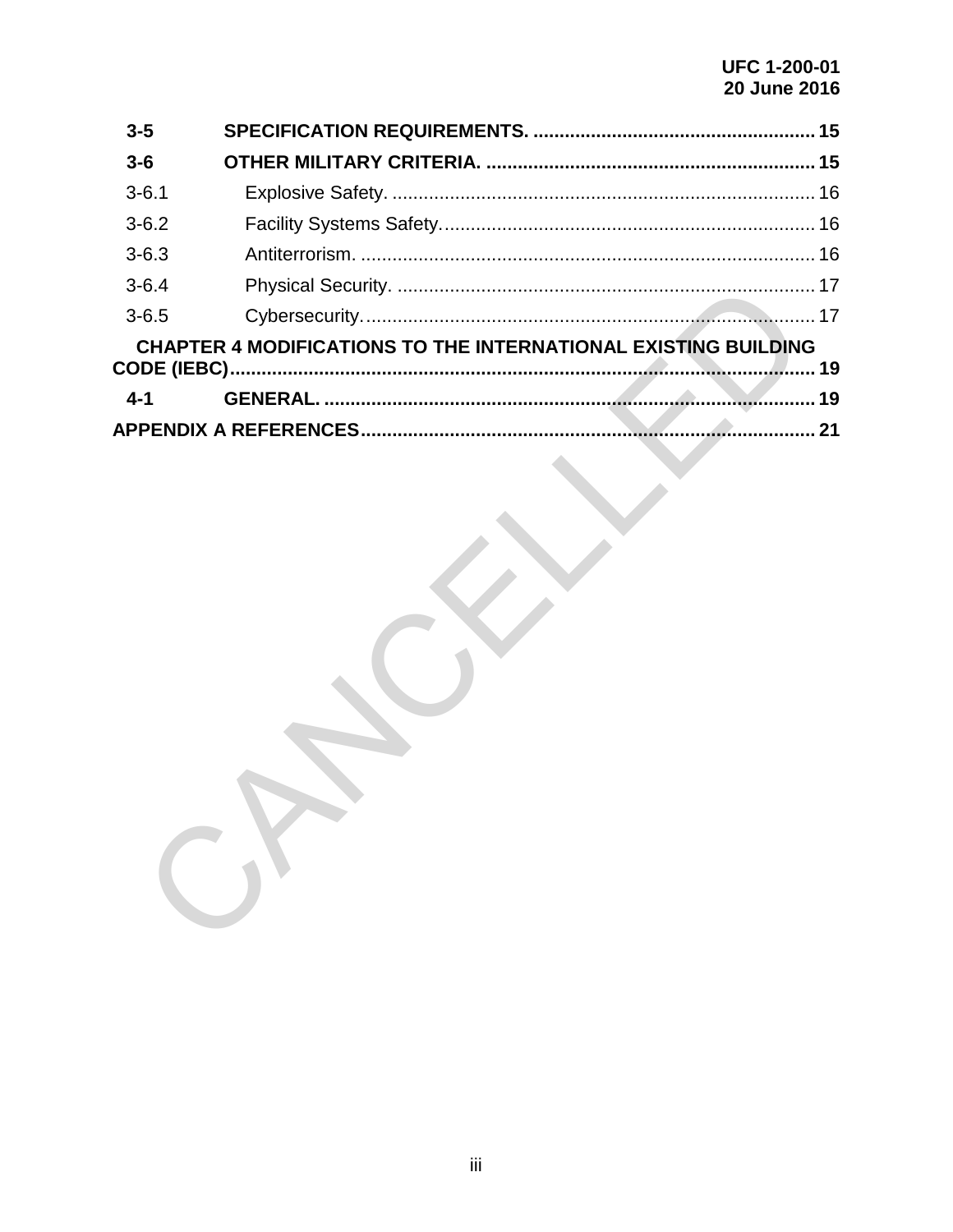*This page intentionally left blank.* This page intentionally left blank.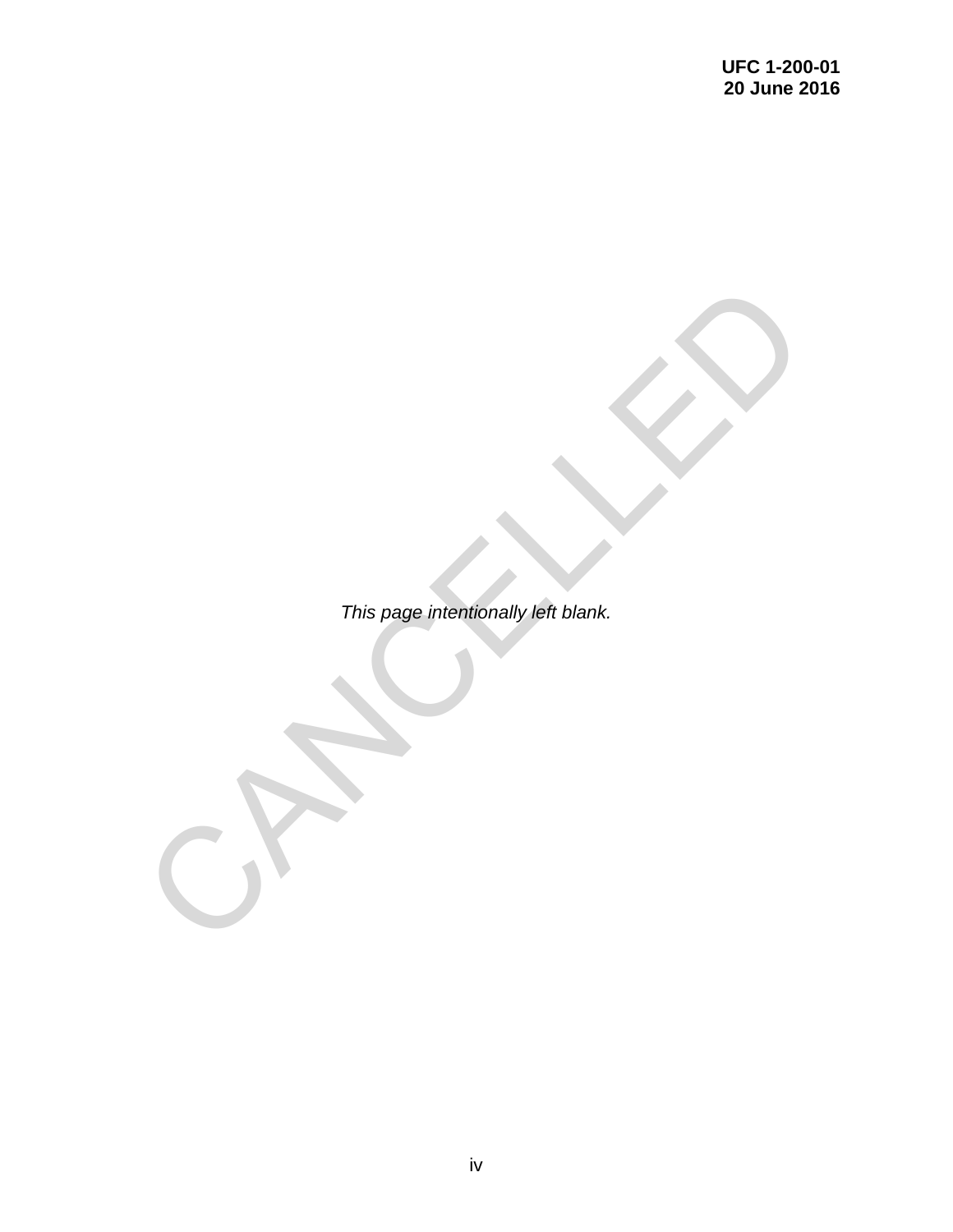#### **CHAPTER 1 INTRODUCTION**

#### <span id="page-9-1"></span><span id="page-9-0"></span>**1-1 PURPOSE AND SCOPE.**

This UFC provides general building requirements, establishes the use of consensus building codes and standards, identifies key core UFC, and identifies unique military criteria.

#### **1-2 APPLICABILITY.**

This UFC applies to the design and construction of new and renovated Governmentowned facilities for the Department of Defense (DoD). It is applicable to all methods of project delivery and levels of construction as defined below. For facilities supporting military operations refer to Paragraph 1-7 of this UFC.

#### <span id="page-9-3"></span>**1-3 LEVELS OF CONSTRUCTION.**

#### <span id="page-9-4"></span>**1-3.1 Permanent Construction.**

Buildings and facilities designed and constructed to serve a life expectancy of more than 25 years.

#### <span id="page-9-5"></span>**1-3.2 Semi-permanent Construction.**

<span id="page-9-2"></span>Buildings and facilities designed and constructed to serve a life expectancy of more than 5 years, but less than 25 years. This construction level is typically only used for support of military operations. Expediency of construction and material availability may be a factor. Facilities are intended to have a more enduring presence with operational characteristics and functional performance similar to permanent construction. Maintainability of finishes and systems must be commensurate with facility life expectancy and available maintenance capabilities. A moderate level of energy and water efficiency must be considered. **APPLICABILITY.**<br>
SUFC applies to the design and construction of new and renovated Government-<br>
eict delivies for the Department of Defense (DoD). It is applicable to all methods<br>
tiert delivery and levels of construction

#### <span id="page-9-6"></span>**1-3.3 Temporary Construction.**

Buildings and facilities designed and constructed to serve a life expectancy of five years or less using low cost construction. Temporary construction typically cannot be economically converted to a higher level of construction. Temporary facilities have limited flexibility for conversion and re-use.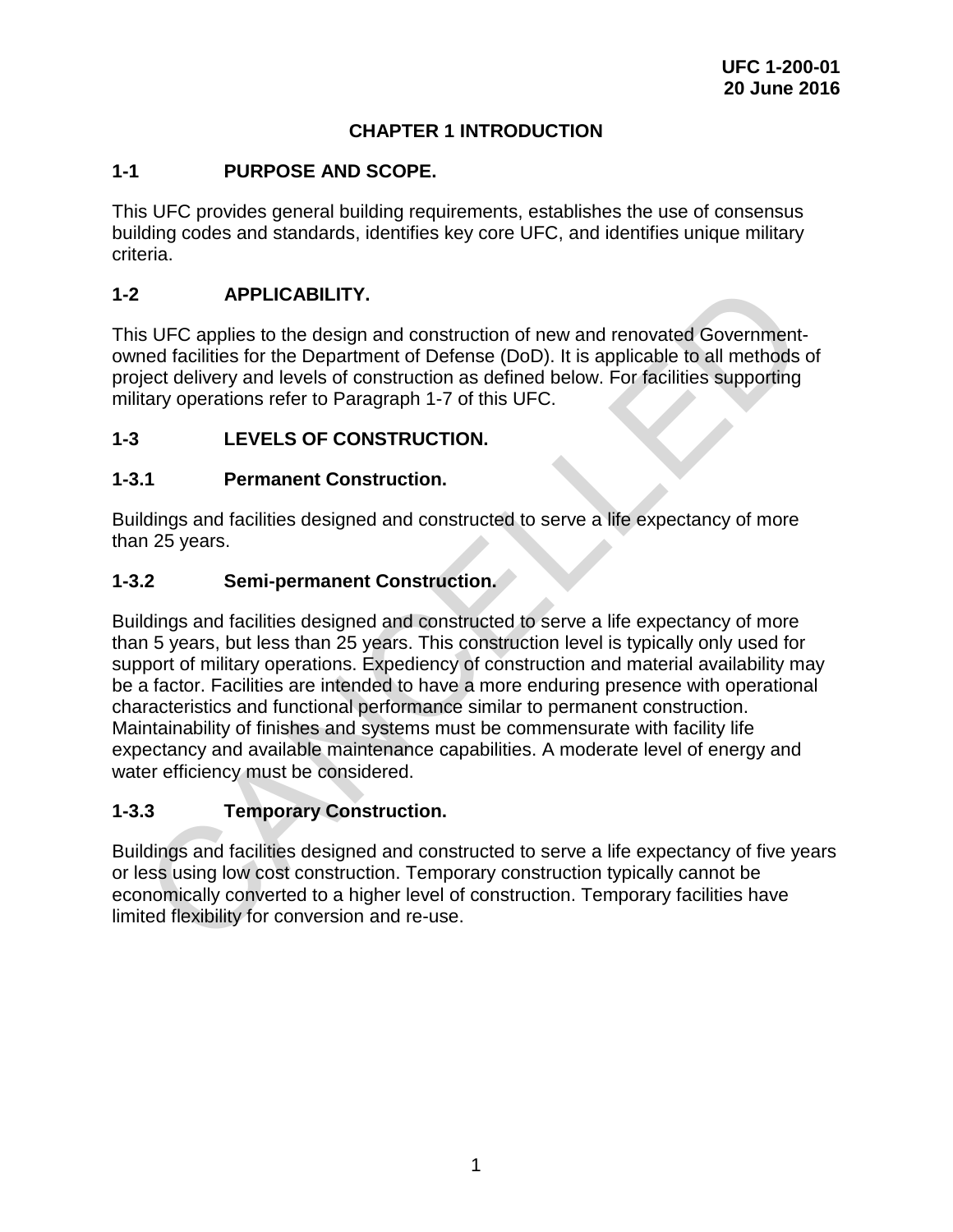#### <span id="page-10-0"></span>**1-4 BUILDING CODES AND MILITARY MODIFICATIONS.**

#### <span id="page-10-1"></span>**1-4.1 Building Codes.**

Use the 2015 International Building Code (IBC) and the 2015 International Existing Building Code (IEBC) as follows:

- Use the IBC, including all published errata, as the building code for the Department of Defense, except as modified by this UFC. Where a paragraph in any chapter of the IBC references a paragraph in a different chapter, the referenced chapter shall be modified as described in Chapter 2 of this UFC.
- Use the IEBC, including all published errata, except as modified by this UFC. Where a paragraph in any chapter of the IEBC references a paragraph in a different chapter, the referenced chapter shall be modified as described in Chapter 4 of this UFC.

The IBC and IEBC have been modified in Chapters 2, 3, and 4 of this UFC through reference to core UFC, other UFC as identified in Appendix A, *References*, and other listed military criteria. Core UFC provide the unique military building criteria that parallel the building code and apply to building systems found in most DoD facilities. In conflicts between the IBC and military criteria, or between the IEBC and military criteria, use the military criteria. Department of Defense, except as modified by this UFC. Where a<br>paragraph in any chapter of the IBC references a paragraph in a different<br>chapter, the referenced chapter shall be modified as described in Chapter<br>2 of this U

#### <span id="page-10-2"></span>**1-4.2 Referenced Codes and Substitutions.**

References in this code to other codes must be treated as follows:

- All references to the International Fuel Gas Code (IFGC) must be considered to be references to NFPA 54 (ANSI Z223.1) and NFPA 58.
- All references to the International Mechanical Code (IMC) must be considered to be references to UFC 3-410-01, which cites the IMC
- All references to the International Plumbing Code (IPC) must be considered to be references to UFC 3-420-01, which cites the IPC.
- The International Property Maintenance Code (IPMC) is not adopted.
- All references to the International Fire Code (IFC) must be considered to be references to UFC 3-600-01, which cites NFPA 1.
- All references to the International Energy Conservation Code (IECC) must be considered to be references to UFC 1-200-02, which cites ASHRAE 90.1 and ASHRAE189.1.
- All references to NFPA 70 must be considered to be references to UFC 3- 501-01, which cites NFPA 70.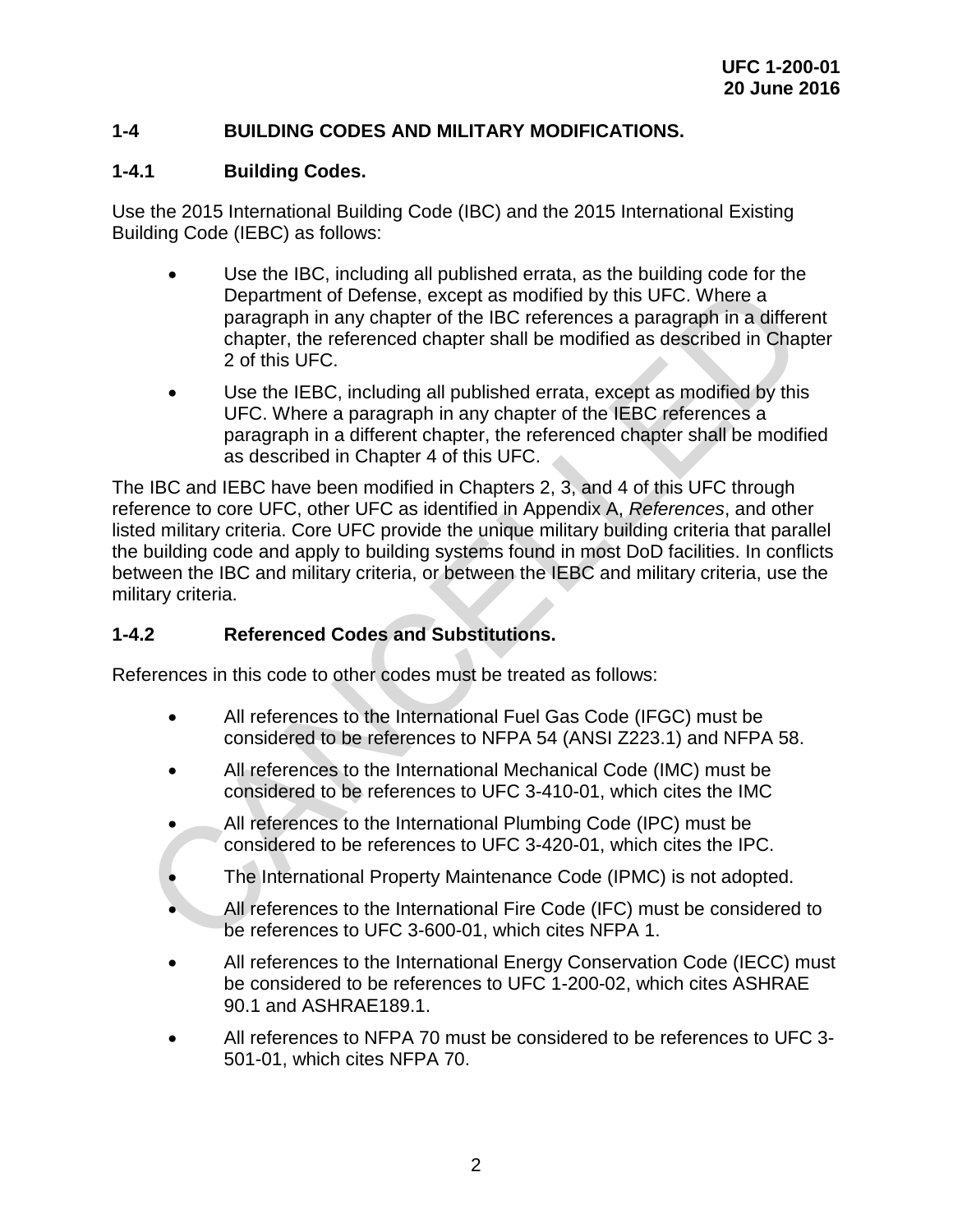• All references to the International Residential Code (IRC) must be considered to be references to UFC 3-600-01, which cites the IRC, with the exception of citing NFPA 101 for egress and fire protection requirements.

#### <span id="page-11-0"></span>**1-5 IMPLEMENTATION, ADMINISTRATION, AND ENFORCEMENT.**

UFC are effective upon issuance for projects as follows:

- Design-Bid-Build projects that have not proceeded beyond 35% design completion.
- Design-Build projects that have not proceeded beyond date of RFP issuance. When an RFP is issued in multiple phases or steps, use the date of the last phase of the RFP issuance.
- Projects that have a delay, either planned or unintentional, of more than 18 months between design completion and the solicitation of offers for construction, must be re-evaluated to determine if any design revision is necessary due to changes in criteria (including codes and standards) or site infrastructure (e.g., water supply for fire department vehicle access). Note: The evaluation must also include retroactive requirements that have been included in the new editions of the criteria.

The terms "Building Official", "Code Official", and "Authority Having Jurisdiction" (AHJ) as used in the codes and standards referenced in this UFC mean the component office of responsibility, i.e., U.S. Army, HQ USACE/CECW-CE; U.S. Navy, NAVFACENGCOM HQ Code CHE; U.S. Marine Corps, HQMC Code LFF-1; and U.S. Air Force, AFCEC. The enforcement of the codes and standards as they pertain to facility projects can be delegated to the local Components Office's Chief Engineer's Technical Representative at the discretion of the components aforementioned office. CANCELLED

# <span id="page-11-1"></span>**1-6 UFC HIERARCHY.**

UFC 1-200-01 is the overarching document for buildings and facilities used by DoD. UFC 1-200-01 directs the use of the IBC, the IEBC, Core UFC, other UFC as applicable to the building, facility, structure, or system being designed, and FCs as they pertain to the applicable DoD Component.

If conflict occurs between UFC 1-200-01 and UFC 3-600-01, the requirements of UFC 3-600-01 take precedence.

The UFC 3- Series provides discipline specific requirements for the various engineering disciplines.

- If conflict occurs between a UFC 3- Series and UFC 3-600-01, the requirements of UFC 3-600-01 take precedence.
- If conflict occurs between two UFC within the UFC 3- Series, the requirements of the UFC that is more detailed pertaining to that specific building, facility, structure, or system take precedence.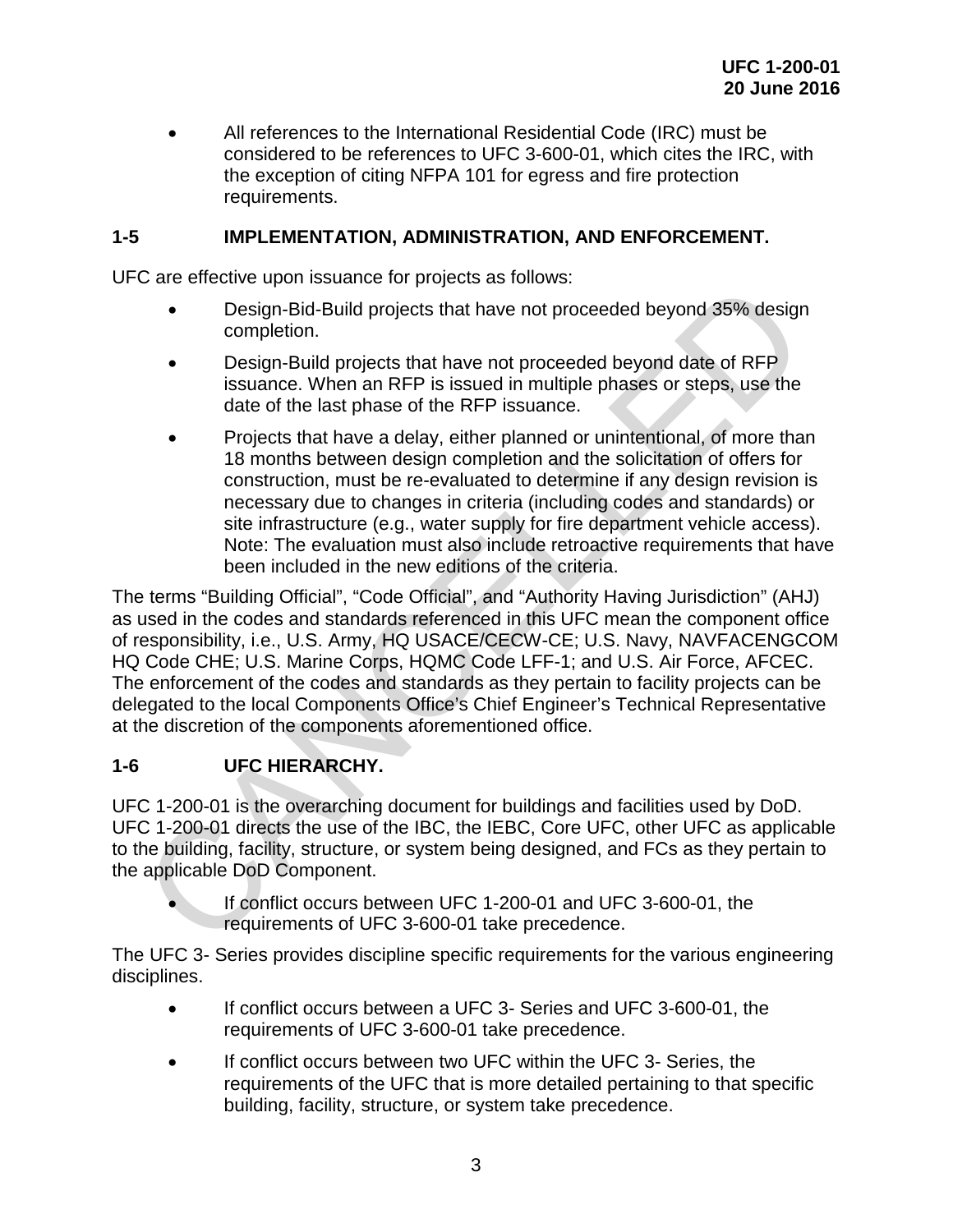The UFC 4- Series and FC 4- Series (simply referred to as UFC 4- Series) provide specific requirements for a particular building, facility, structure, or system.

- If conflict occurs between a UFC 4- Series and UFC 3-600-01, the requirements of UFC 4- Series take precedence.
- If conflict occurs between a UFC 4- Series and a UFC 3- Series, the requirements of the UFC 4- Series take precedence.

#### <span id="page-12-0"></span>**1-7 FACILITIES IN SUPPORT OF MILITARY OPERATIONS.**

The following UFC are primarily intended for use outside of the United States and its territories and possessions. Also, Joint Publication 3.0, *Joint Operations*, provides typical examples of military operations where uses of these UFC are appropriate.

#### <span id="page-12-1"></span>**1-7.1 UFC 1-201-01.**

Use UFC 1-201-01 for design of non-permanent facilities constructed for use by DoD personnel in support of military operations.

#### <span id="page-12-2"></span>**1-7.2 UFC 1-201-02.**

Use UFC 1-201-02 to assess existing facilities for life safety and habitability for use by DoD personnel in support of military operations.

#### <span id="page-12-3"></span>**1-7.3 UFC 1-202-01.**

Use UFC 1-202-01 for design of host nation facilities that support military operations.

#### <span id="page-12-4"></span>**1-8 REFERENCES AND DATES OF PUBLICATION.**

Appendix A contains a list of references used in this document. The publication date of the code or standard is not included in this document, except for the International family of codes as referenced within the document and in Appendix A. In general, the latest available issuance of the reference is used. FACILITIES IN SUPPORT OF MILITARY OPERATIONS.<br>
following UFC are primarlly intended for use outside of the United States and its<br>
titories and possessions. Also, Joint Publication 3.0, Joint Operations, provides<br>
cal examp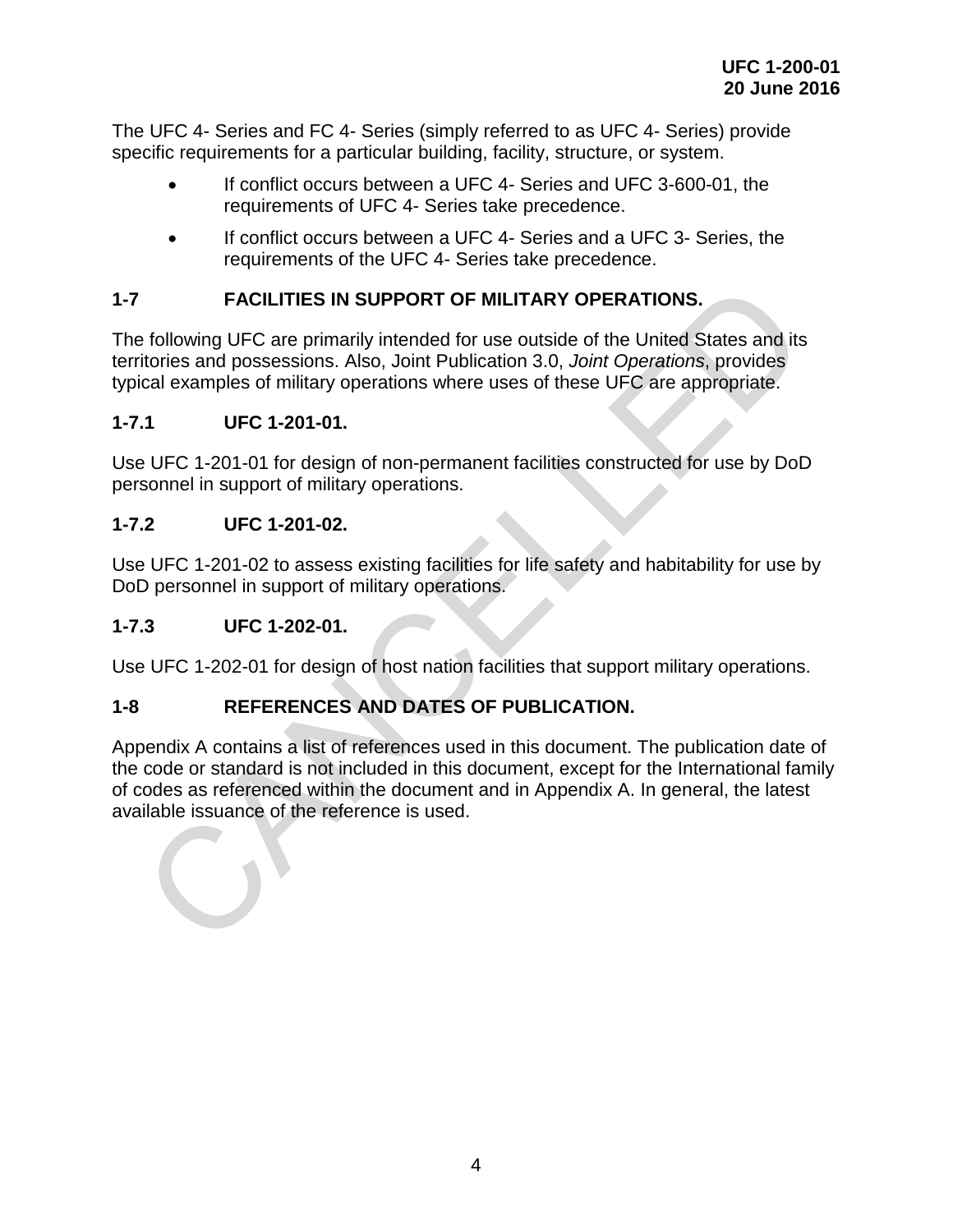#### <span id="page-13-0"></span>**CHAPTER 2 MODIFICATIONS TO THE INTERNATIONAL BUILDING CODE (IBC)**

#### <span id="page-13-1"></span>**2-1 CHAPTER 1 – SCOPE AND ADMINISTRATION.**

Use IBC Chapter 1, Sections **101 GENERAL**, **102 APPLICABILITY**, **110 INSPECTIONS**, and **112 SERVICE UTILITIES** as modified below. Do not use other sections in IBC Chapter 1. Modify IBC Chapter 1 as follows:

• Delete IBC Section **101.1 Title**, and replace with the following:

**101.1 Title.** These regulations shall be known as the DoD Building Code, hereinafter referred to as "this code".

- Delete IBC Section **101.4.4 Property maintenance**.
- Delete IBC Section **102.1 General**, and replace with the following:

**102.1 General.** Where there is a conflict between a general requirement and a specific requirement, the specific requirement shall be applicable. Where, in any specific case, different sections of this code specify different materials, methods of construction or other requirements, the most restrictive shall govern. Refer to Paragraph 1-6 of this UFC for hierarchy of UFC. • Delete IBC Section 101.1 Title, and replace with the following:<br>
1 Title. These regulations shall be known as the DoD Building Code, hereinafter<br>
First Chiese regulations shall be known as the DoD Building Code, herein

#### <span id="page-13-2"></span>**2-2 CHAPTER 2 – DEFINITIONS.**

Use IBC Chapter 2. Definitions in IBC Chapter 2 apply to terms used in the model code and are not intended to replace definitions and terms in military documents. It is essential that the code defined meaning be known to understand the intent and correctly interpret the code.

#### <span id="page-13-3"></span>**2-3 CHAPTER 3 – USE AND OCCUPANCY CLASSIFICATION.**

Use IBC Chapter 3 and UFC 3-600-01.

#### <span id="page-13-4"></span>**2-4 CHAPTER 4 – SPECIAL DETAILED REQUIREMENTS BASED ON USE AND OCCUPANCY.**

Use UFC 3-600-01 in lieu of IBC Chapter 4.

#### <span id="page-13-5"></span>**2-5 CHAPTER 5 – GENERAL BUILDING HEIGHTS AND AREAS.**

Use IBC Chapter 5 and UFC 3-600-01. UFC 3-600-01 gives direction concerning the requirements for fire-rated partitions. Note that the building area for funding and planning purposes is calculated differently than the method defined in IBC Chapter 5 for code compliance calculation

#### <span id="page-13-6"></span>**2-6 CHAPTER 6 – TYPES OF CONSTRUCTION.**

Use IBC Chapter 6 and UFC 3-600-01.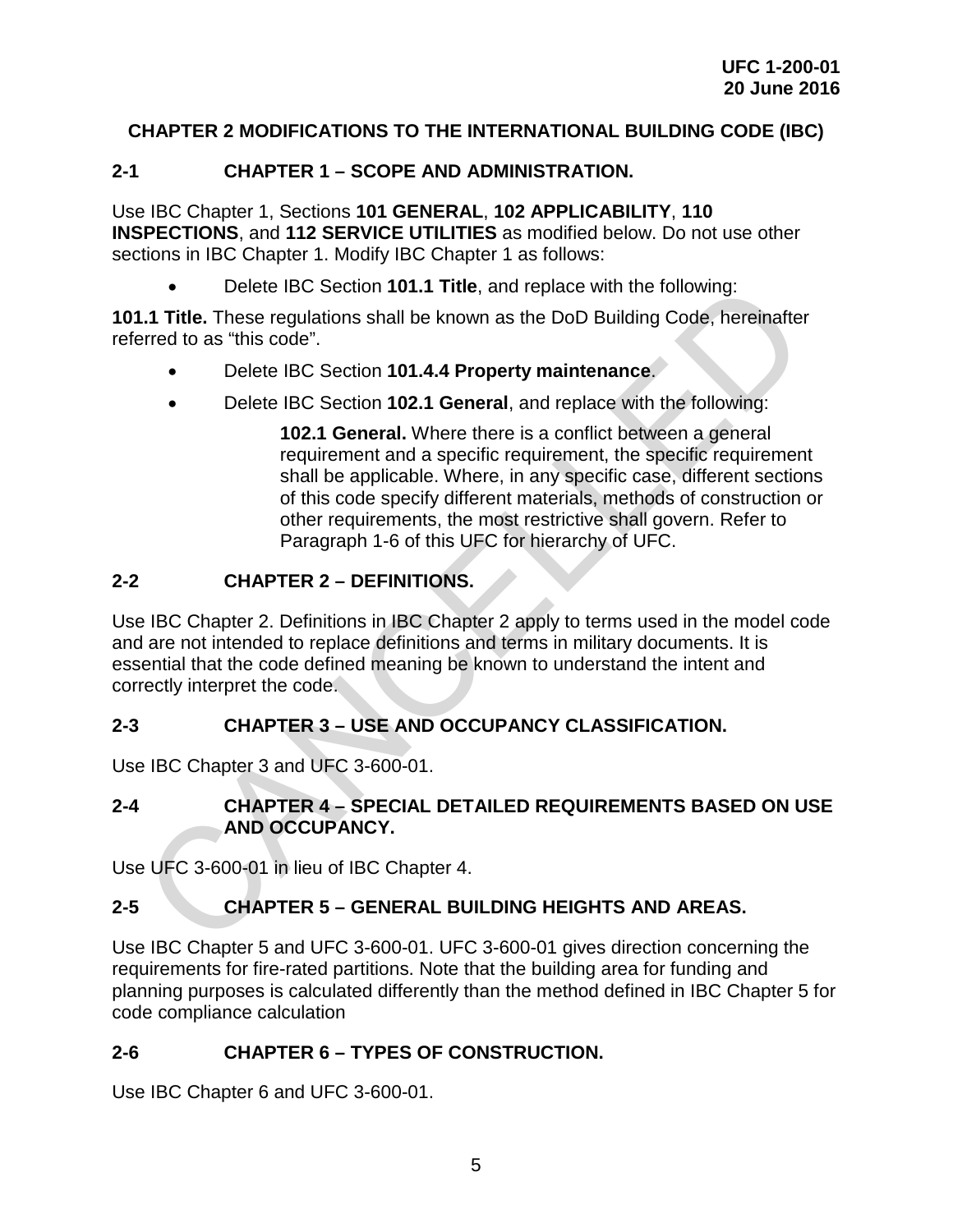#### <span id="page-14-0"></span>**2-7 CHAPTER 7 – FIRE AND SMOKE PROTECTION FEATURES.**

Use IBC Chapter 7 and UFC 3-600-01. UFC 3-600-01 gives direction concerning the requirements for fire-rated partitions.

#### <span id="page-14-1"></span>**2-8 CHAPTER 8 – INTERIOR FINISHES.**

Do not use IBC Chapter 8. Use UFC 3-600-01 in lieu of IBC Chapter 8 in conjunction and coordination with UFC 3-120-10.

# <span id="page-14-2"></span>**2-9 CHAPTER 9 – FIRE PROTECTION SYSTEMS.**

Do not use IBC Chapter 9. Use UFC 3-600-01 in lieu of IBC Chapter 9.

#### <span id="page-14-3"></span>**2-10 CHAPTER 10 – MEANS OF EGRESS.**

Do not use IBC Chapter 10, except when referenced by US Access Board, *Architectural Barriers Act* (*ABA) Standards*. Use UFC 3-600-01 in lieu of IBC Chapter 10. Where the *ABA Standards* reference the previous versions of the IBC, the applicable requirements of the 2015 IBC are acceptable.

# <span id="page-14-4"></span>**2-11 CHAPTER 11 – ACCESSIBILITY.**

Do not use IBC Chapter 11. Use the *ABA Standards* and the special provisions of the Department of Defense Deputy Secretary of Defense Memorandum *Subject: Access for People with Disabilities*, October 31, 2008. Refer to Appendix A for a link to the *ABA Standards* and the DoD policy memorandum. Where the *ABA Standards* reference the previous versions of the IBC, the applicable requirements of the 2015 IBC are acceptable. Condination with UFC 3-120-10.<br>
CHAPTER 9 – FIRE PROTECTION SYSTEMS.<br>
not use IBC Chapter 9. Use UFC 3-600-01 in lieu of IBC Chapter 9.<br>
0<br>
CHAPTER 10 – MEANS OF EGRESS.<br>
not use IBC Chapter 10, except when referenced by U

# <span id="page-14-5"></span>**2-12 CHAPTER 12 – INTERIOR ENVIRONMENT.**

Use IBC Chapter 12 as modified below. IBC Chapter 12 provides the minimum standards for the interior environment of a building by addressing minimum space sizes, and temperature, light, and ventilation levels for occupancy. It also addresses minimum sound transfer, addresses ventilation of attics and under floor spaces, and provides for minimum moisture resistance standards for toilets and bathrooms. Modify IBC Chapter 12 as follows:

• Delete IBC Section **1204.1 Equipment and systems**, including the exception, and replace with the following:

> **1204.1 Equipment and systems.** Use the applicable Unified Facilities Criteria and individual military service standards for temperature control criteria.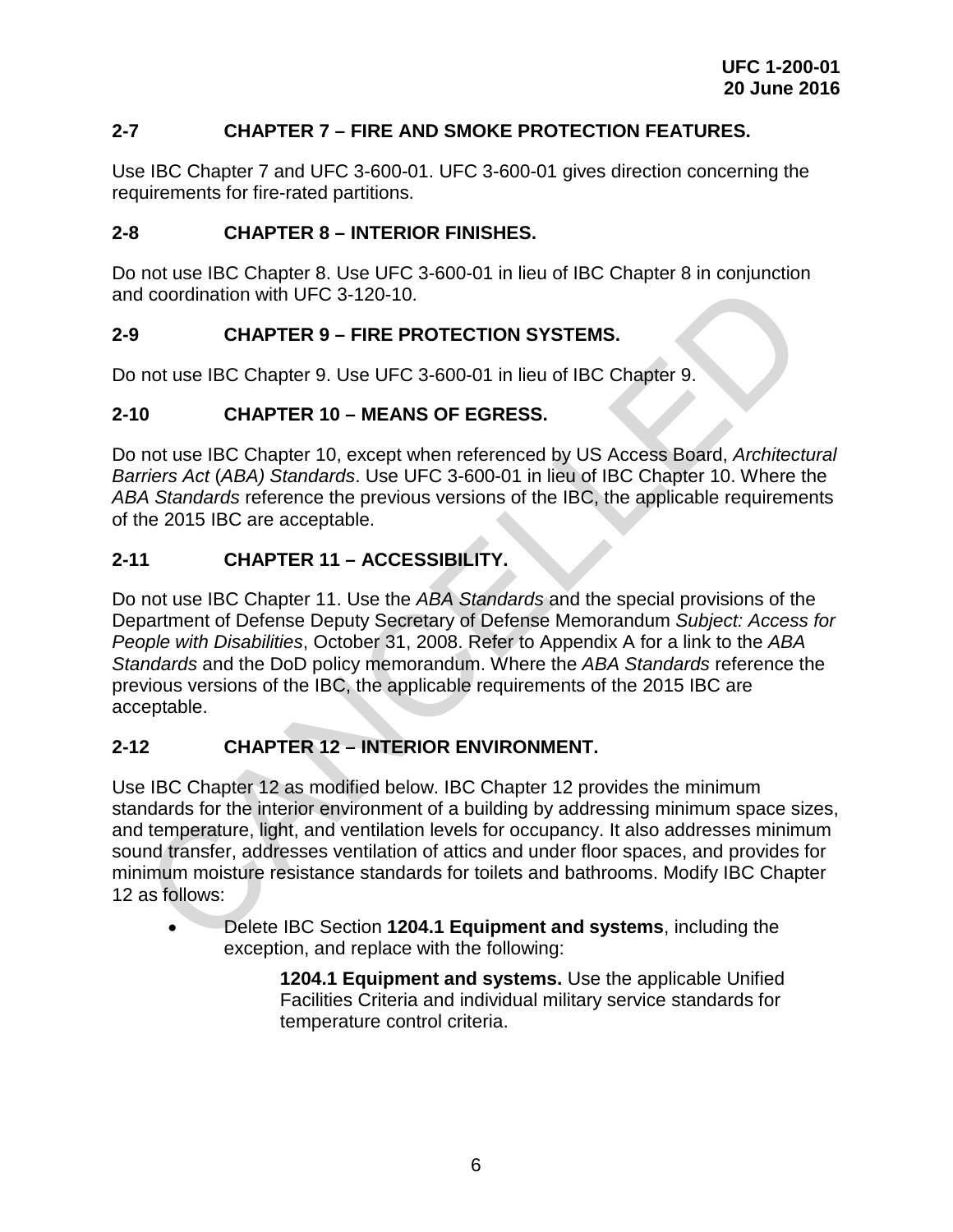• For Navy and Marine Corps Unaccompanied Housing facilities only, delete IBC Sections **1207.2 Air-borne sound**, **1207.3 Structure-borne sound**, **1208.3 Room area**, and **1208.4 Efficiency dwelling units**. Use FC 4- 721-10N for air-borne and structure-borne sound transmission criteria, minimum room size criteria, and dwelling unit criteria. Also use UFC 3- 101-01 and UFC 3-120-10.

#### <span id="page-15-0"></span>**2-13 CHAPTER 13 – ENERGY EFFICIENCY.**

Do not use IBC Chapter 13. Use UFC 1-200-02 in lieu of IBC Chapter 13.

#### <span id="page-15-1"></span>**2-14 CHAPTER 14 – EXTERIOR WALLS.**

Use IBC Chapter 14 as modified below. IBC Chapter 14 addresses requirements for exterior walls of buildings, provides minimum standards for wall covering materials, their installation and their ability to provide weather protection. Modify IBC Chapter 14 as follows:

- Delete IBC Section **1403.5 Vertical and lateral flame propagation**.
- Delete IBC Section **1407.10.4 Full-scale tests**, and replace with the following:

**1407.10.4 Full-scale tests.** The MCM system shall be tested in accordance with, and comply with, the acceptance criteria of NFPA 285. Such testing shall be performed on the MCM system with the MCM in the maximum thickness intended for use. Where noncombustible materials or combustible materials permitted by Sections 603, 1406, or UFC 3-600-01 differ from assembly to assembly or within an assembly, multiple tests shall not be required. oritical LER 13 – LERINCH LETTENLINGT:<br>
19 – LERINCH LETTENLINGT:<br>
4 – CHAPTER 14 – EXTERIOR WALLS.<br>
19 EC Chapter 14 as modified below. IBC Chapter 14 addresses requirements for<br>
frictive and consider in the material of t

**Exception:** The MCM system is not required to be tested in accordance with, and comply with, acceptance criteria of NFPA 285 in buildings equipped throughout with an automatic sprinkler system in accordance with UFC 3-600-01.

# <span id="page-15-2"></span>**2-15 CHAPTER 15 – ROOF ASSEMBLIES AND ROOFTOP STRUCTURES.**

Use IBC Chapter 15, UFC 3-110-03, and UFC 3-600-01. IBC Chapter 15 provides standards for roof assemblies as well as rooftop structures. It also provides some requirements for fire resistance in roofing.

#### <span id="page-15-3"></span>**2-16 CHAPTER 16 – STRUCTURAL DESIGN.**

Use IBC Chapter 16 as modified by UFC 3-301-01. Use IBC Chapter 16 and UFC 3- 310-04 for the seismic design of buildings. IBC Chapter 16 describes minimal structural loading requirements, minimum design loads (live and dead, snow and wind, rain, flood and earthquake), as well as load combinations, and permitted design methodologies.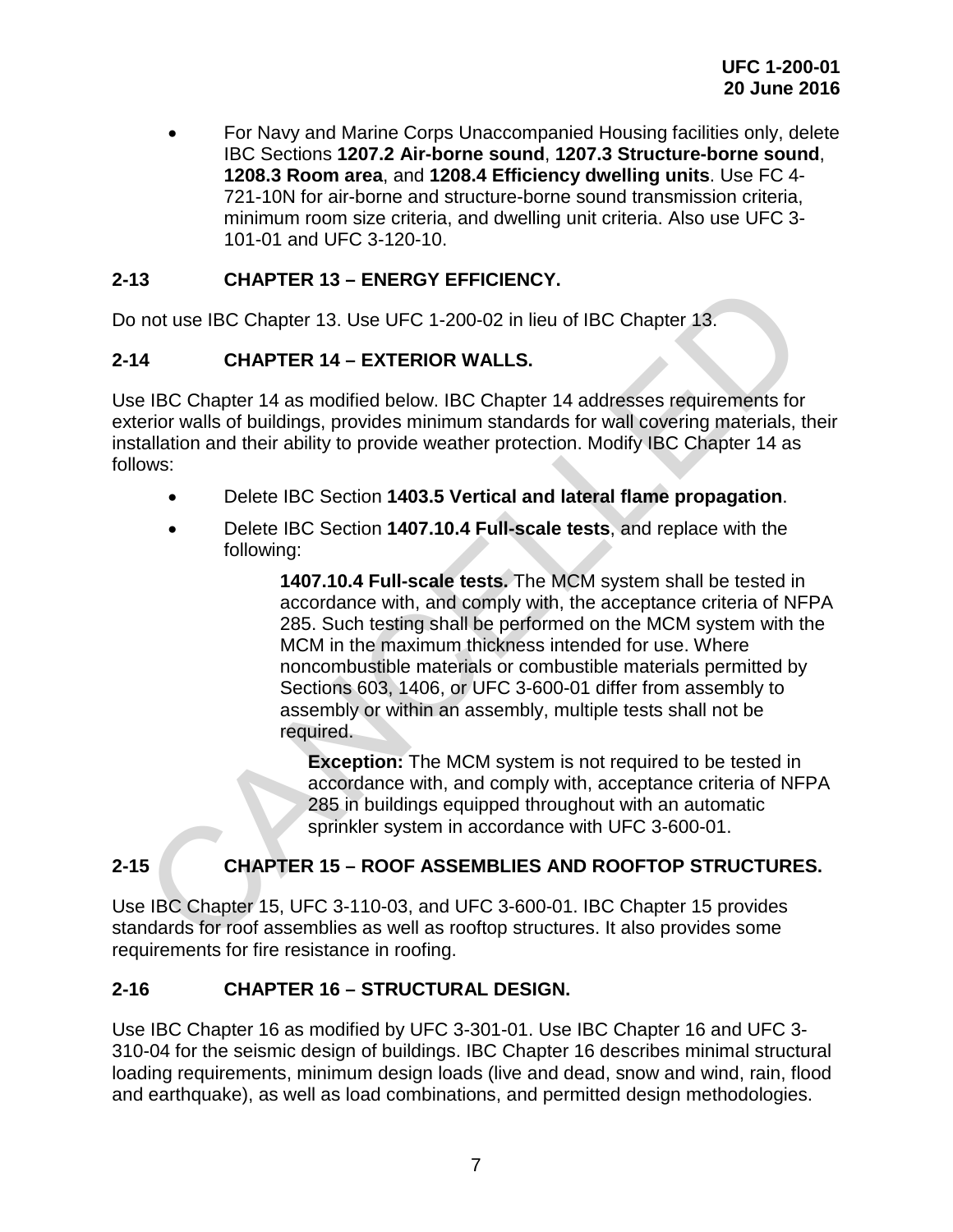# <span id="page-16-0"></span>**2-17 CHAPTER 17 – SPECIAL INSPECTIONS AND TESTS.**

Use IBC Chapter 17 as modified by UFC 3-301-01, UFC 3-600-01, and below. The Structural Tests and Special inspections described in IBC Chapter 17 provide a variety of procedures and criteria for testing materials and assemblies, labeling materials and assemblies, and for some special inspection of certain structural assemblies. Some DoD requirements are more stringent and these take precedence as identified in these UFC. Modify IBC Chapter 17 as follows:

• Delete IBC Chapter 17, Section **1704.2 Special inspections and tests**, and replace with the following:

> **Special inspections and tests.** The contractor must employ one or more *approved agencies* to perform inspections during construction on the types of work listed under Section 1705. These inspections are in addition to the inspections defined in Section 110. The inspecting agency must provide reports of the special inspections directly to the government.

#### <span id="page-16-1"></span>**2-18 CHAPTER 18 – SOILS AND FOUNDATIONS.**

Use IBC Chapter 18 as modified by UFC 3-220-01, UFC 3-201-01, UFC 3-301-01, and below. Modify IBC Chapter 18 as follows:

- Supplement to IBC Section **1804.4 Site grading**: Ensure that the grading and associated storm water runoff do not adversely affect surrounding sites. Establish finished floor elevations a minimum of 6 inches (150 mm) above finished grade at the perimeter of the building and provide site grading in accordance with UFC 3-201-01. • Delete IBC Chapter 17, Section 1704.2 Special inspections and test<br>
and replace in the following:<br>
Special inspections and tests. The contractor must employ or<br>
or more approved agencies to perform inspections during<br>
c
	- Delete the exception to IBC Section **1804.4 Site grading**.
	- Supplement to IBC Section **1808.7.4 Foundation elevation**: Establish finished floor elevations a minimum of 6 inches (150 mm) above finished grade at the perimeter of the building and provide site grading in accordance with UFC 3-201-01.

# <span id="page-16-2"></span>**2-19 CHAPTER 19 – CONCRETE.**

Use IBC Chapter 19 as modified by UFC 3-301-01 and UFC 1-200-02. IBC Chapter 19 provides only minimum accepted practices for the use of plain concrete and reinforced concrete in construction.

#### <span id="page-16-3"></span>**2-20 CHAPTER 20 – ALUMINUM.**

Use IBC Chapter 20. IBC Chapter 20 contains standards for the use of aluminum; however, only the structural applications of aluminum are addressed. IBC Chapter 20 does not address the use of aluminum in specialty products such as window framing or architectural hardware. For aluminum use in Heating, Ventilation, Air Conditioning (HVAC) systems, use UFC 3-410-01.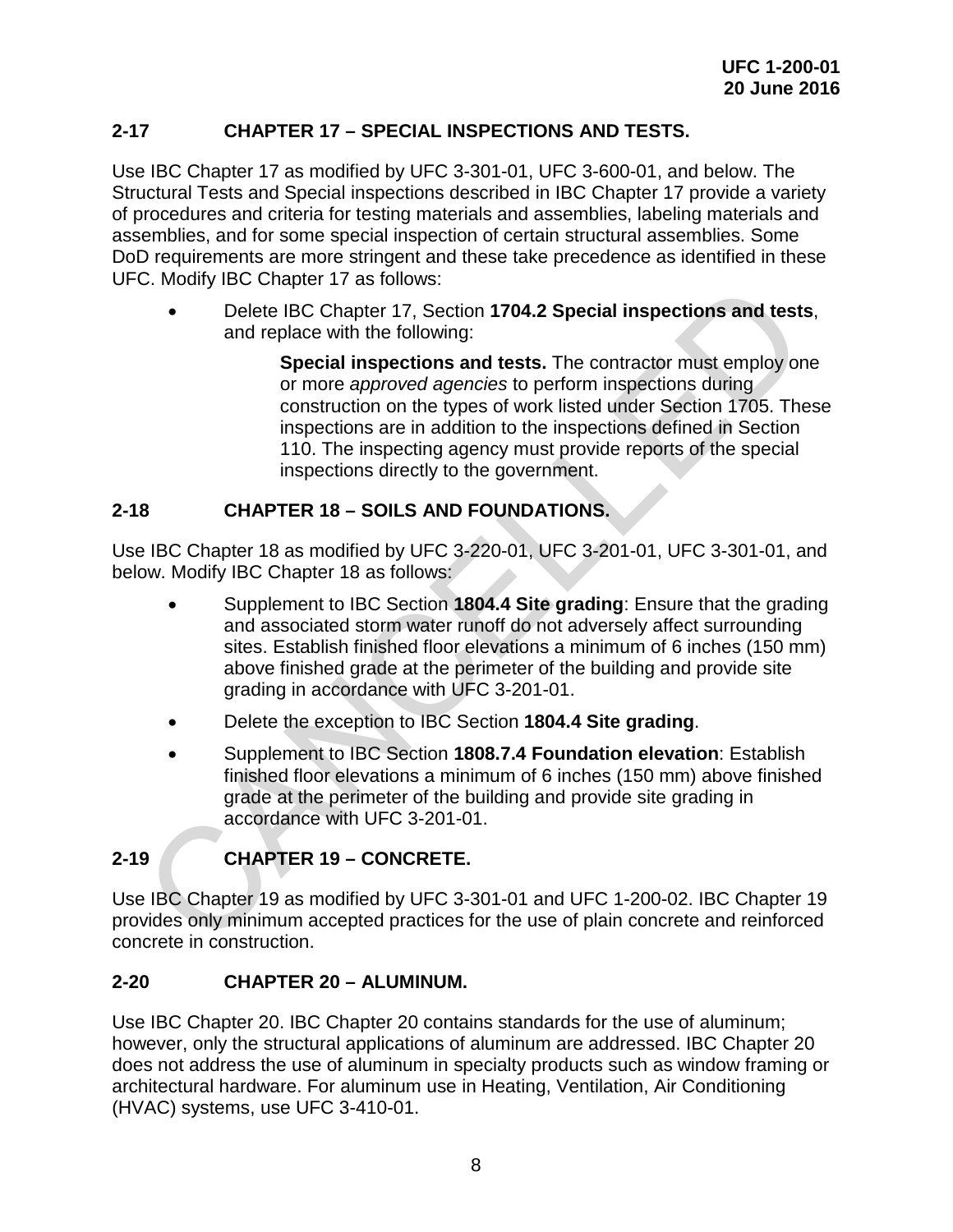# <span id="page-17-0"></span>**2-21 CHAPTER 21 – MASONRY.**

Use IBC Chapter 21 as modified by UFC 3-301-01. IBC Chapter 21 addresses comprehensive and practical requirements for masonry, including material specifications, test methods, types of wall construction, and criteria for empirical and engineered designs. Masonry foundations are also addressed in IBC Chapter 18 as modified by Paragraph [2-18](#page-16-1) of this UFC.

# <span id="page-17-1"></span>**2-22 CHAPTER 22 – STEEL.**

Use IBC Chapter 22 as modified by UFC 3-301-01. IBC Chapter 22 provides the minimum commercial requirements for the design and construction of structural steel, including composite construction, cold-formed steel, steel joists, steel cable structures, and steel storage racks. Steel for structures is generally classified as Type I and Type II construction; however steel is permitted in all types of construction.

#### <span id="page-17-2"></span>**2-23 CHAPTER 23 – WOOD.**

Use IBC Chapter 23, UFC 3-301-01, and UFC 3-600-01. IBC Chapter 23 provides minimum requirements for the design of buildings and structures that use wood and wood based products in framing and fabrication. In general, only buildings of Type III, Type IV, or Type V construction may be constructed of wood.

#### <span id="page-17-3"></span>**2-24 CHAPTER 24 – GLASS AND GLAZING.**

Use IBC Chapter 24 as modified by UFC 4-010-01. IBC Chapter 24 establishes regulations for glass and glazing that when properly installed, are able to meet required resistance to wind, snow, and dead loads. The engineering and design requirements are included in the chapter.

#### <span id="page-17-4"></span>**2-25 CHAPTER 25 – GYPSUM BOARD, GYPSUM PANEL PRODUCTS AND PLASTER.**

Use IBC Chapter 25. IBC Chapter 25 contains the provisions and referenced standards that regulate the design, construction and quality of gypsum board and plaster. They represent the most common interior and exterior finish materials in the commercial building industry and the DoD. IBC Chapter 25 addresses quality control issues, material specifications, and installation requirements, under the control of industry requirements. However, it is the responsibility of the AHJ to inspect and ensure that the appropriate products are used and properly installed for the intended use and location.2 CHAPTER 22 – STEEL.<br>
1 BC Chapter 22 as modified by UFC 3-301-01. IBC Chapter 22 provides the<br>
inium commercial requirements for the design and construction of structural steel<br>
uding composite construction, cold-formed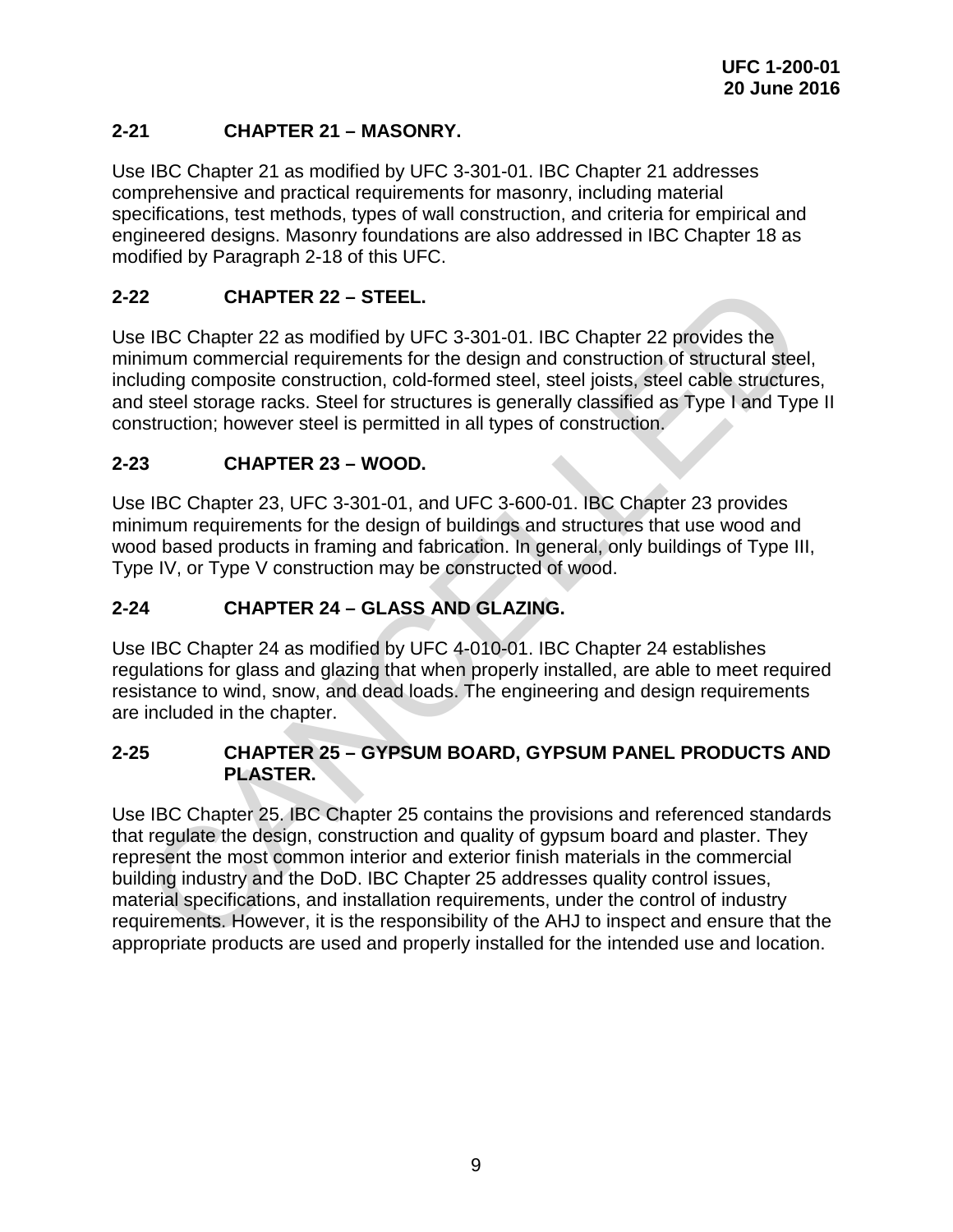# <span id="page-18-0"></span>**2-26 CHAPTER 26 – PLASTIC.**

Use IBC Chapter 26 and UFC 3-600-01, as modified below. IBC Chapter 26 addresses the use of plastics in building construction and components for flammable materials such as foam plastic insulation, foam plastics used as exterior and interior trim, and other plastic veneers such as fiberglass reinforced polymers which may be quite flammable and create toxic smoke. The requirements and limitations in UFC 3-600-01 are necessary to control the use of plastic and foam plastic products such that they do not compromise the safety of the building occupants or mission. Modify IBC Chapter 26 as follows:

• Delete IBC Section **2603.5.5 Vertical and lateral fire propagation**, including the exceptions, and replace with the following:

**2603.5.5 Vertical and lateral fire propagation.** Exterior wall assemblies shall be tested in accordance with, and comply with, acceptance criteria of NFPA 285. Where noncombustible materials or combustible materials permitted by Sections 603, 1406, or UFC 3-600-01 differ from assembly to assembly or within an assembly, multiple tests shall not be required. Consumption to the safety of the building occupants or mission. Modify IBC Chapter<br>
Compromise the safety of the building occupants or mission. Modify IBC Chapter<br>
Collows:<br>
Delete IBC Section 2603.5.5 Vertical and lateral

**Exceptions:** Exterior wall assemblies are not required to be tested in accordance with, and comply with, acceptance criteria of NFPA 285 where any of the following conditions are met:

1. One-story buildings complying with Section 2603.4.1.4.

2. Wall assemblies where the foam plastic insulation is covered on each face by a minimum of 1-inch (25 mm) thickness of masonry or concrete complying with either of the following:

2.1. There is no air space between the insulation and the concrete or masonry; or

2.2. The insulation has a flame spread index of not more than 25 as deter-mined in accordance with ASTM E 84 or UL 723 and the maximum air space between the insulation and the concrete or masonry is not more than 1 inch (25 mm).

3. Buildings equipped throughout with an automatic sprinkler system in accordance with UFC 3-600-01.

#### <span id="page-18-1"></span>**2-27 CHAPTER 27 – ELECTRICAL.**

Use IBC Chapter 27 as modified below. The IBC references NFPA 70, National Electrical Code (NEC). In addition, IBC Chapter 27, Section **2702 EMERGENCY AND STANDBY POWER SYSTEMS**, which addresses emergency and standby power requirements, references the IFC.. Instead of the IFC, use UFC 3-600-01, which cites NFPA 1. Modify IBC Chapter 27 as follows:

Use UFC 3-501-01 for general electrical requirement criteria.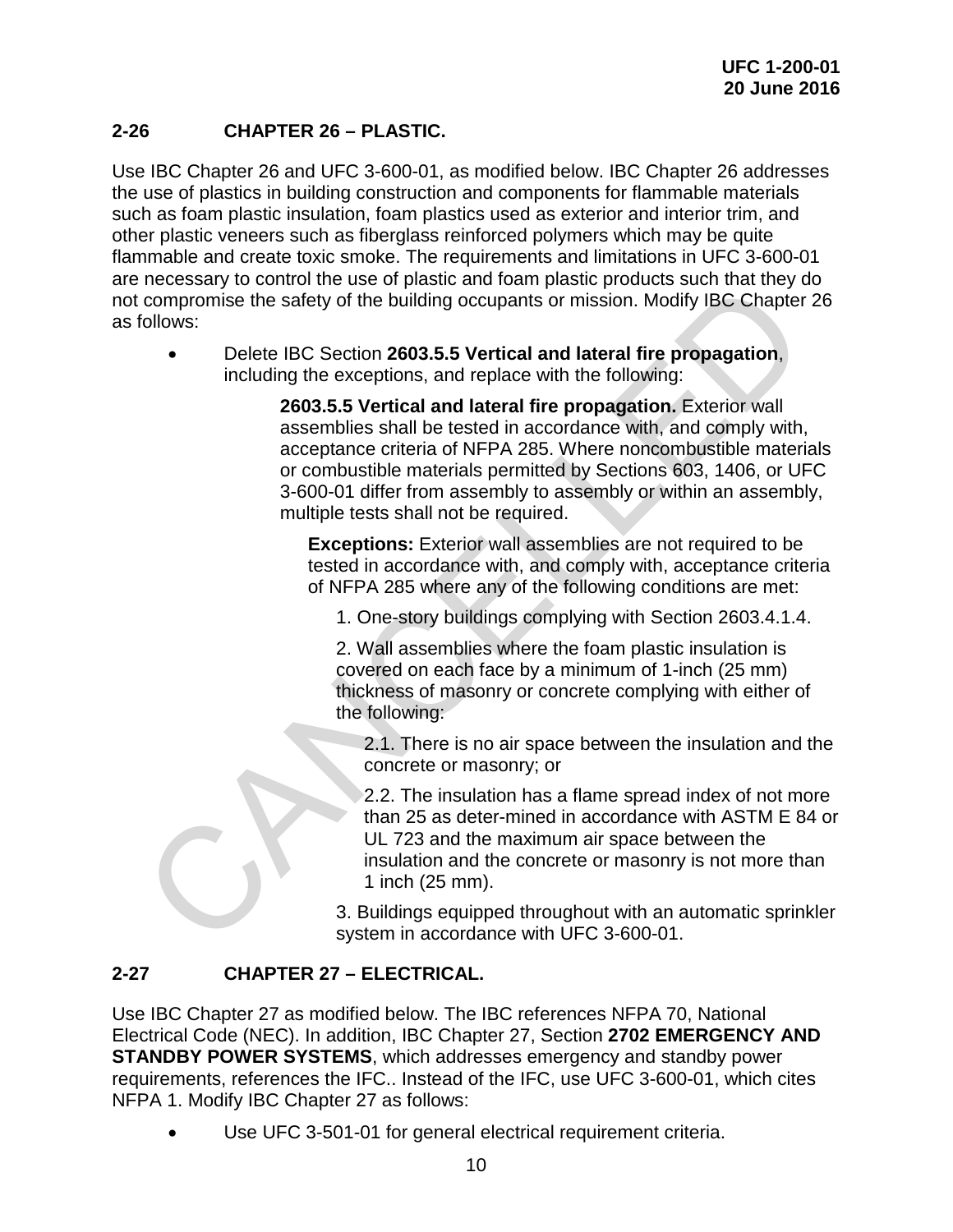- Use UFC 3-520-01 for interior electrical systems criteria.
- Use UFC 3-530-01 for interior and exterior lighting and controls criteria.
- Use UFC 3-540-01 for engine-driven generator criteria.
- Use UFC 3-550-01 for exterior power distribution systems criteria.
- Use UFC 3-560-01 for electrical safety and electrical Operations and Maintenance (O&M) criteria.
- Use UFC 3-580-01 for building telecommunications criteria.
- Use UFC 3-600-01 for fire protection criteria.
- Use UFC 4-021-01 for mass notification systems criteria.

#### <span id="page-19-0"></span>**2-28 CHAPTER 28 – MECHANICAL SYSTEMS.**

Use IBC Chapter 28 as modified by UFC 3-401-01. Use UFC 3-600-01 for Fire Protection features for mechanical systems. IBC Chapter 28 provides references to the IMC which has been modified by UFC 3-410-01. However, the International Fuel Gas Code has not been adopted. The DoD uses NFPA 54 (ANSI Z223.1), National Fuel Gas Code, for the design and installation of fuel gas piping systems. via interlative (Oativ) clienta.<br>
Use UFC 3-680-01 for building telecommunications criteria.<br>
Use UFC 3-600-01 for time protection criteria.<br>
CHAPTER 28 – MECHANICAL SYSTEMS.<br>
BIEC Chapter 28 as modified by UFC 3-401-01. U

# <span id="page-19-1"></span>**2-29 CHAPTER 29 – PLUMBING SYSTEMS.**

Use IBC Chapter 29 as modified by UFC 3-420-01. IBC Chapter 29 regulates the number of plumbing fixtures that must be provided for each type of building and number of occupants, and it regulates gender separations except for certain types of small buildings.

#### <span id="page-19-2"></span>**2-30 CHAPTER 30 – ELEVATORS AND CONVEYING SYSTEMS.**

Use IBC Chapter 30 and UFC 3-600-01. For Army and Navy projects, also use ITG FY13-0. If conflict occurs between IBC Chapter 30 and ITG FY13-01, the requirements of ITG FY13-01 take precedence. If conflict occurs between UFC 3-600-01 and ITG FY13-01, the requirements of UFC 3-600-01 take precedence.

# <span id="page-19-3"></span>**2-31 CHAPTER 31 – SPECIAL CONSTRUCTION.**

Use IBC Chapter 31. IBC Chapter 31 includes criteria for special building construction, including membrane structures, temporary structures, pedestrian walkways and tunnels, awnings and canopies, marquees, signs, towers and antennas, and automatic vehicular gates.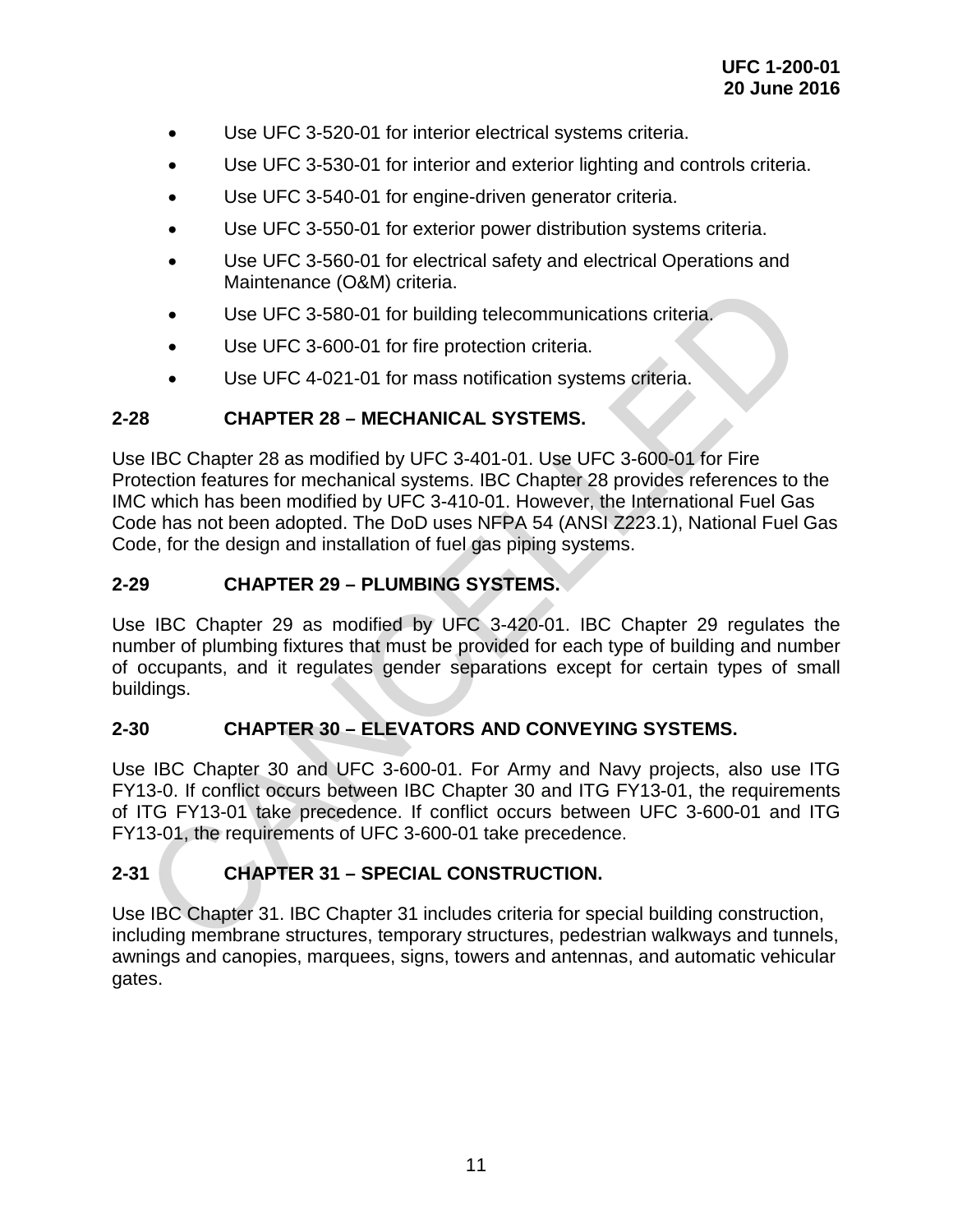#### <span id="page-20-0"></span>**2-32 CHAPTER 32 – ENCROACHMENTS INTO THE PUBLIC RIGHT-OF-WAY.**

Use IBC Chapter 32. Buildings and structures from time to time are designed to extend over a property line or into the public right of way. Local regulations outside the building usually set limits to such encroachments, and government criteria may perform the same function in various locations. Such military criteria should always take precedence over provisions of IBC Chapter 32.

#### <span id="page-20-1"></span>**2-33 CHAPTER 33 – SAFEGUARDS DURING CONSTRUCTION.**

Use IBC Chapter 33 and UFC 3-600-01. IBC Chapter 33 provides safety requirements during construction and demolition of buildings and structures.

#### <span id="page-20-2"></span>**2-34 CHAPTER 34 – RESERVED.**

Not used.

#### <span id="page-20-3"></span>**2-35 CHAPTER 35 – REFERENCED STANDARDS.**

Use IBC Chapter 35. IBC Chapter 35 contains numerous references to standards that are used to regulate materials and methods of construction. It contains a comprehensive list of all standards that are referenced in the IBC. Also refer to IBC Section **102.4 Referenced codes and standards**, and Paragraph 1-4.2 of this UFC for a detailed explanation of the applicability of referenced codes and standards. SCRIPTER 33 – SAFEGUARDS DURING CONSTRUCTION.<br>
BUS Chapter 33 and UFC 3-600-01. IBC Chapter 33 provides safety requirement<br>
Ing construction and demolition of buildings and structures.<br>
CHAPTER 34 – RESERVED.<br>
USED.<br>
CHAPT

# <span id="page-20-4"></span>**2-36 APPENDICES.**

Do not use IBC Appendices A through Appendix M.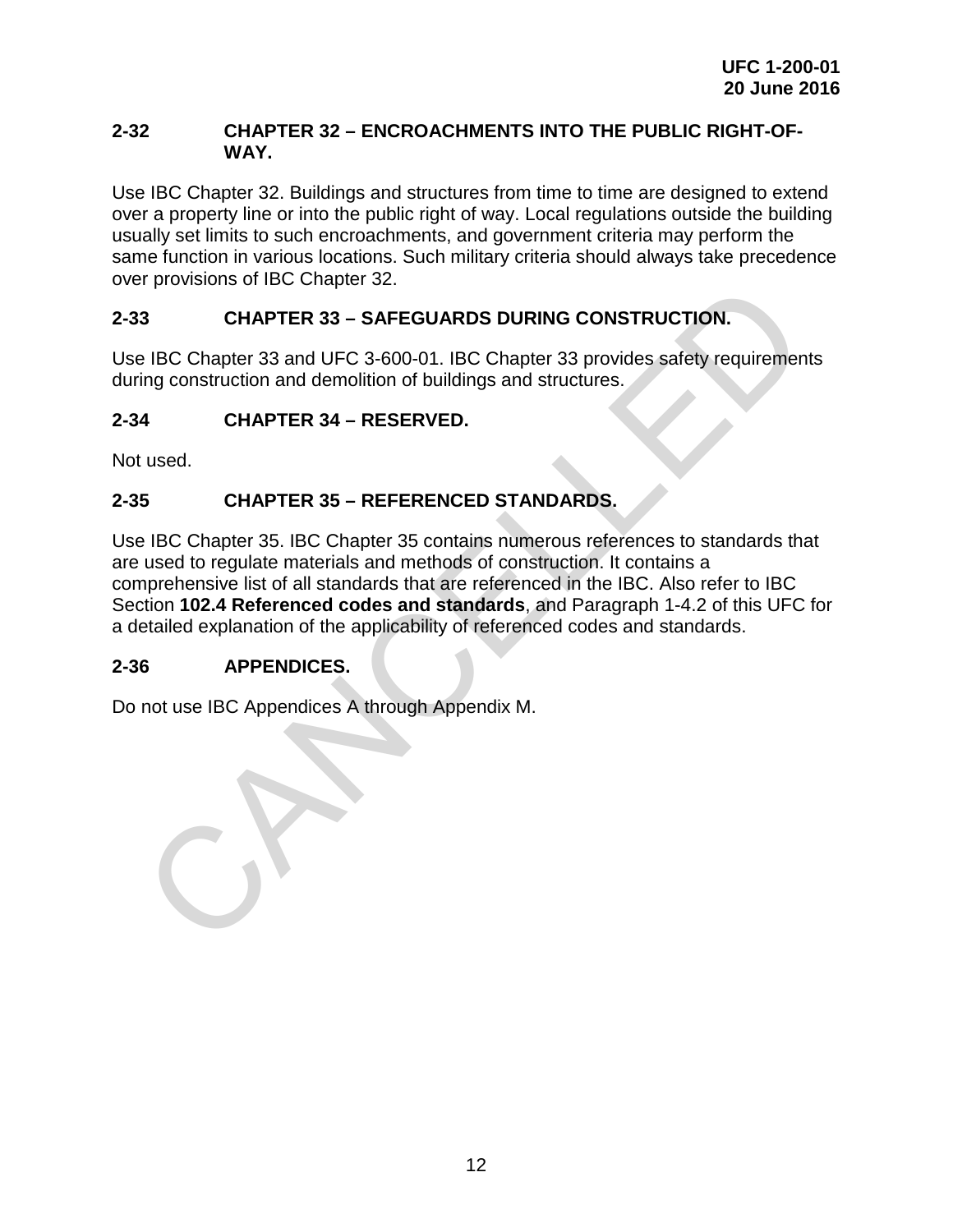#### **CHAPTER 3 OTHER CRITERIA**

#### <span id="page-21-1"></span><span id="page-21-0"></span>**3-1 GENERAL.**

In addition to the International Building Code as modified in Chapter 2 of this UFC, and the IEBC as modified in Chapter 4 of this UFC, comply with the following criteria in this chapter.

#### **3-2 HIGHER AUTHORITY MANDATES.**

Design and Construction must be in compliance with Public Laws (P.L.), Executive Orders (E.O.), Code of Federal Regulations (CFR), Department of Defense Instructions (DoDI), Department of Defense Manuals (DoDM), and Department of Defense Directives (DoDD) or other higher authority documents as applicable, as listed in MIL-STD-3007F, Appendix B.

#### <span id="page-21-3"></span>**3-2.1 Vending Facilities for the Blind.**

Verify with the using activity the requirement to provide blind-operated vending facilities in compliance with the Randolph-Sheppard Act and DoDI 1125.03. This requirement generally applies in buildings that are over 1,400 SM (15,000 SF) that will contain over 100 employees, but may also apply in other situations at the discretion of the using activity.

#### <span id="page-21-4"></span>**3-2.2 Nursing Mothers in Federal Employment.**

<span id="page-21-2"></span>For facilities that are places of employment, provide a private space for nursing mothers as recommended by OPM Memorandum for Heads of Executive Departments and Agencies, as detailed in the Guide for Establishing a Federal Nursing Mother's Program. This space may not be a bathroom, and must be shielded from view and free from intrusion of others. A nursing mother's space must be functional, with a private space with a place to sit and a flat surface, other than the floor, to place the breast pump and other supplies. Although there are no size or permanency requirements, this space must provide access to electricity for the use of a breast pump, as well as good lighting, a comfortable temperature, and proper ventilation; and be near a source of hot and cold running water. In addition, comply with any command-specific policy applicable to this requirement or applicable to the establishment of a working mothers program within the facility. **HIGHER AUTHORITY MANDATES.**<br>
Sign and Construction must be in compliance with Public Laws (P.L.), Executive<br>
Iers (E.O.), Code of Federal Regulations (CFR), Department of Defense Instruction<br>
CID, Department of Defense Ma

# <span id="page-21-5"></span>**3-3 UNIFIED FACILITY CRITERIA (UFC).**

Comply with the UFC (latest version, refer to Paragraph [1-5](#page-11-0) of this UFC) as noted herein.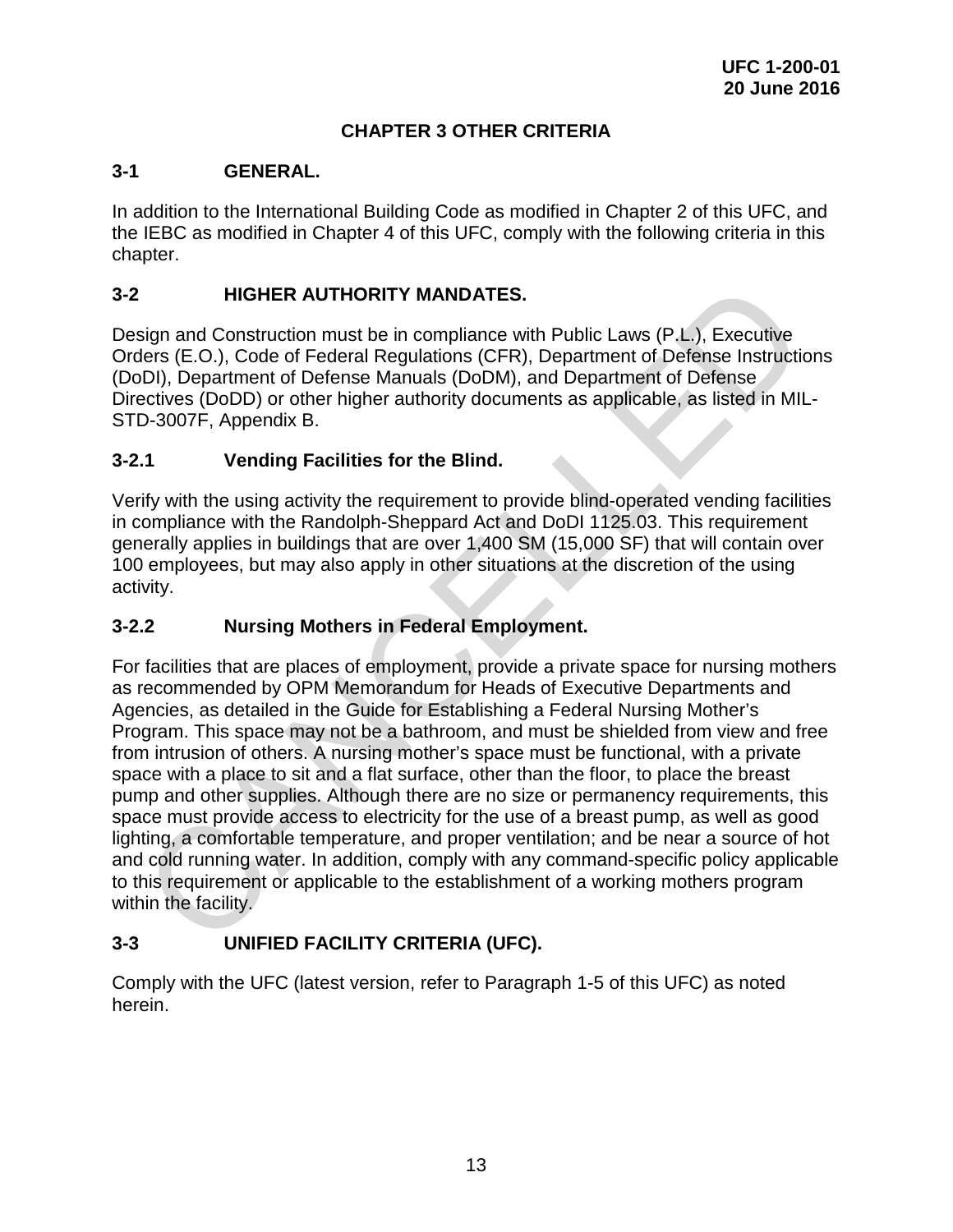# <span id="page-22-0"></span>**3-3.1 Core UFC.**

Core UFC are criteria that provide requirements for the majority of traditional building systems that are prevalent on DoD facility construction projects. Core UFC also identify additional criteria such as Antiterrorism, High Performance, and Sustainable Building requirements mandated by law and policy. Comply with the Core UFC listed here, and other UFC identified in Appendix A as they are applicable*.* 

- 1-200-02, High Performance and Sustainable Building Requirements
- 3-101-01, Architecture
- 3-110-03, Roofing
- 3-120-10, Interior Design
- 3-201-01, Civil Engineering
- 3-201-02, Landscape Architecture
- 3-210-10, Low Impact Development
- 3-220-01, Geotechnical Engineering
- 3-230-01, Water Storage, Distribution, and Transmission
- 3-230-03, Water Treatment
- 3-240-01, Wastewater Collection
- 3-301-01, Structural Engineering
- 3-310-04, Seismic Design for Buildings
- 3-401-01, Mechanical Engineering
- 3-410-01, Heating, Ventilating and Air Conditioning
- 3-420-01, Plumbing Systems
- 3-501-01, Electrical Engineering
- 3-520-01, Interior Electrical Systems
- 3-530-01, Interior and Exterior Lighting Systems and Controls
- 3-540-01, Engine-Driven Generator Systems for Backup Power **Applications** 1200-02, High Performance and Sustainable Building Requirements<br>
3-101-01, Architecture<br>
3-101-03, Roofing<br>
3-201-01, Interior Design<br>
3-201-01, Civil Engineering<br>
13-201-01, Civil Engineering<br>
3-201-01, Low Impact Develop
	- 3-550-01, Exterior Electrical Power Distribution
	- 3-560-01, Electrical Safety, O&M
	- 3-580-01, Telecommunications Building Cabling Systems Planning and Design
	- 3-600-01, Fire Protection Engineering for Facilities
	- 4-010-01, DoD Minimum Antiterrorism Standards for Buildings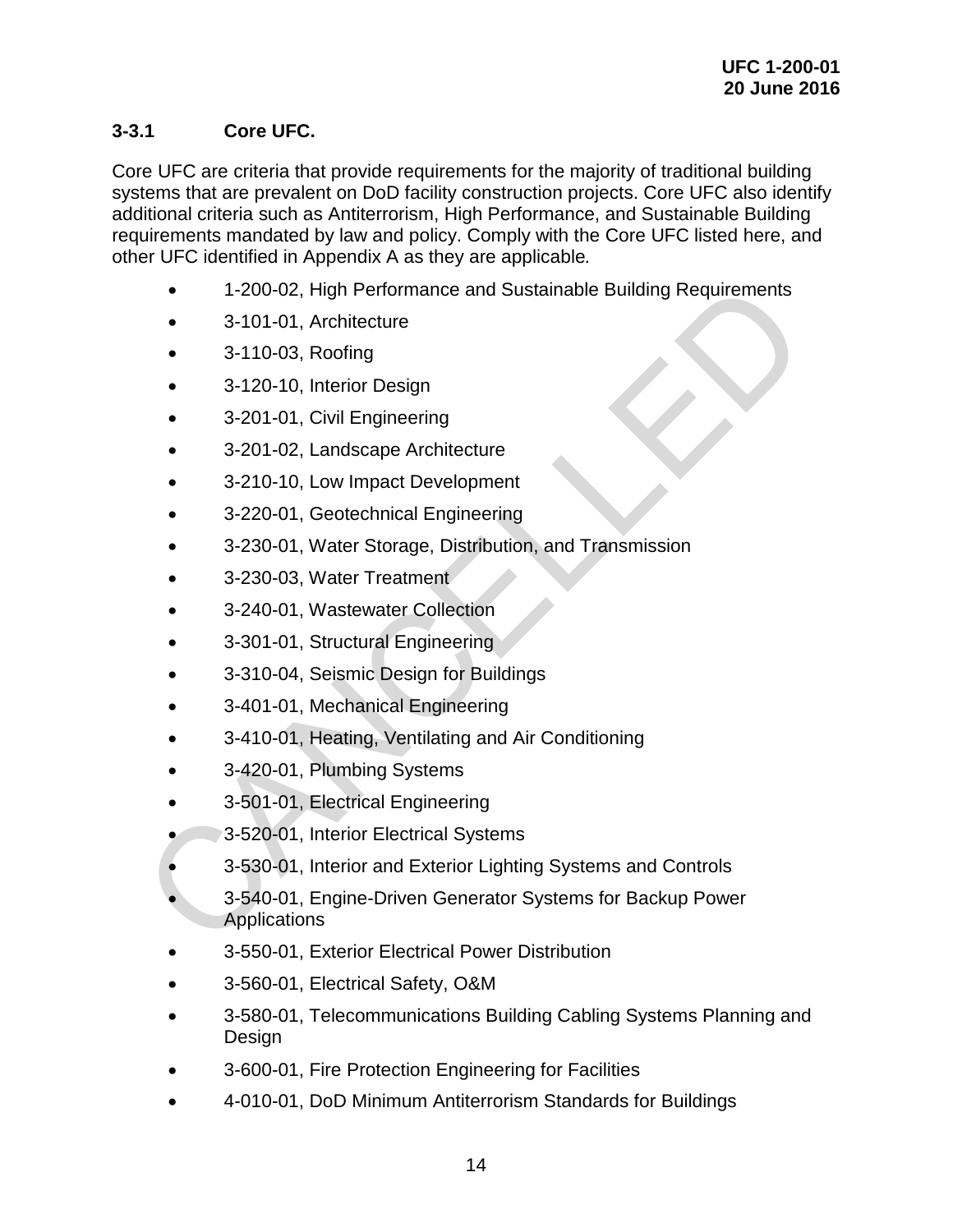- 4-010-02, DoD Minimum Antiterrorism Standoff Distances for Buildings (FOUO)
- 4-021-01, Design and O&M: Mass Notification Systems

#### <span id="page-23-0"></span>**3-3.2 Other UFC.**

In addition to the "Core UFC", comply with other UFC as applicable to the system, structure, or facility type defined in the scope of the construction project.

# <span id="page-23-1"></span>**3-4 FACILITY CRITIERIA (FC).**

The designation, "Facility Criteria (FC)" has been adopted for criteria that are not applicable to all DoD Components. For example: FC 4-721-10N "Navy and Marine Corps Unaccompanied Housing" has a final "N" designation because it is used by the Navy, including its Component, the U.S. Marine Corps. FC provide functional requirements (i.e., defined in more detail by the users and operational needs of a particular facility type). Differences in functional requirements between DoD Components may exist due to differences in their policies and more specific operational needs. FC are applicable only to the DoD Component(s) indicated in the title, and are intended for use with unified technical requirements published in UFC. Comply with the FC for the designated facility type and the DoD Component.

# <span id="page-23-2"></span>**3-5 SPECIFICATION REQUIREMENTS.**

Use Unified Facilities Guide Specifications (UFGS) for all projects, including Design-Build submittals, and in accordance with UFC 1-300-02. Download, use, and edit the most current UFGS database available from the Whole Building Design Guide website at http://www.wbdg.org/ccb/browse\_cat.php?c=3. Modify and edit the UFGS as necessary to suit the work required by the specific project, including editing for metric or inch-pound and to reflect the latest proven technology, materials, and methods for the project. Follow Order of Precedence requirements for each Government Design Agent on use of Regional, Agency, Unified, and Other guide specifications. Other guide specifications are only allowed as a basis for information when not available in the UFGS. These developed specifications must be provided in UFGS format and modified to meet the requirements of UFC 1-300-02. cture, or facility type defined in the scope of the construction project.<br>
FACILITY CRITIERIA (FC).<br>
REGILITY CRITIERIA (FC) Thas been adopted for criteria that are not<br>
licelable to all DoD Components. For example: FC 4-7

# <span id="page-23-3"></span>**3-6 OTHER MILITARY CRITERIA.**

Military criteria other than those listed in this UFC may be applicable to specific types of structures, building systems, or building occupancies. Such structures, systems, or buildings must meet the additional requirements of applicable military criteria.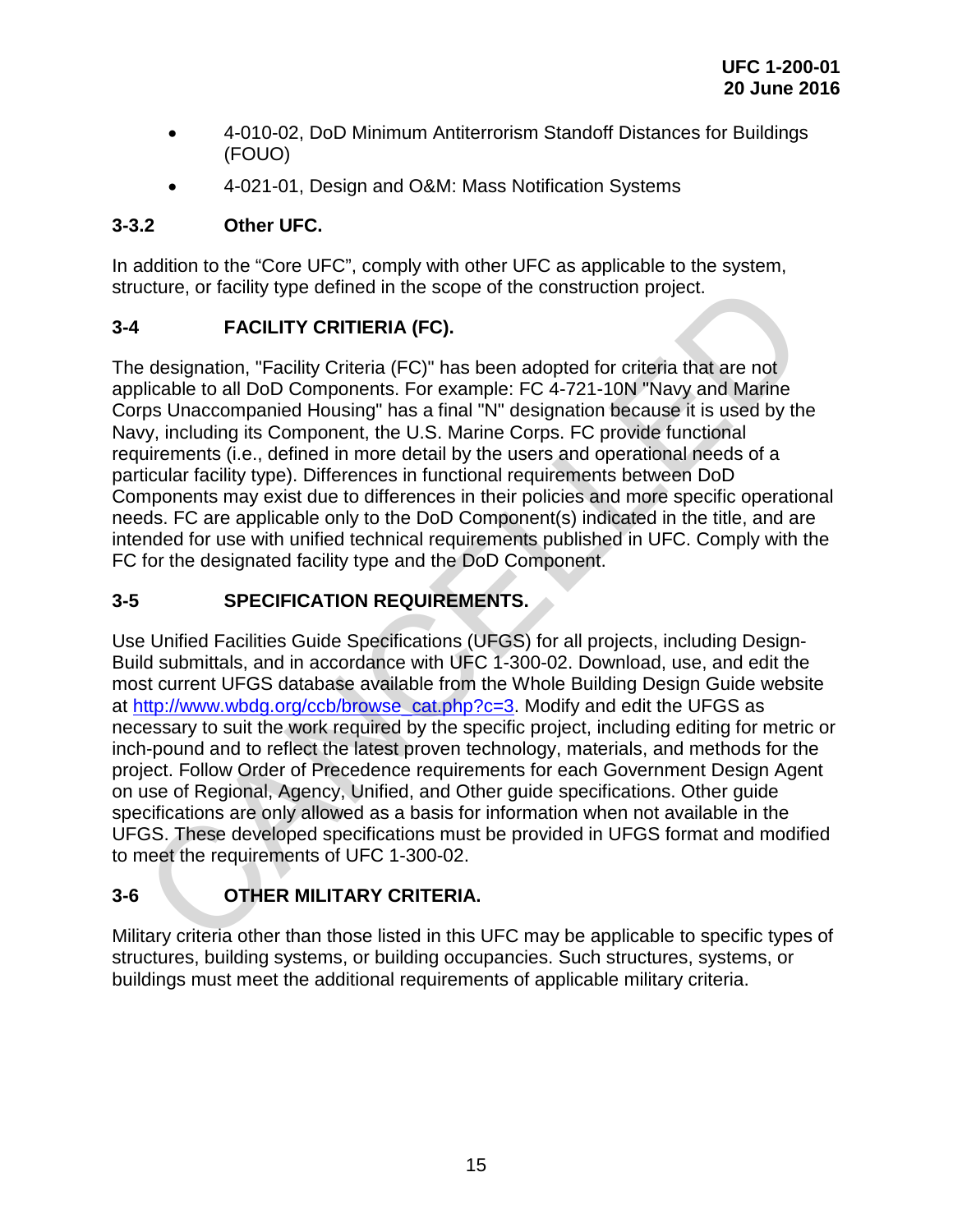# <span id="page-24-0"></span>**3-6.1 Explosive Safety.**

This document does not contain requirements for explosives safety. Facilities that involve DoD Ammunition and Explosives (AE) storage, handling, maintenance, manufacture or disposal, as well as facilities within the explosives safety quantity distance (ESQD) arcs of AE facilities, must comply with the requirements found in DoD 6055.09-M, as well as implementing Service criteria found in DA PAM 385-64 (Army), NAVSEA OP 5 (Navy and Marine Corps), and AFMAN 91-201 (Air Force). DoD facilities exposed to potential explosion effects from AE belonging to other nations are also required to meet DoD and Service explosives safety criteria.

- It is essential that the planning and design of new facilities, and occupation and renovation of existing AE-related facilities, or other facilities within ESQD arcs be accomplished in close coordination with knowledgeable explosives safety professionals in theater, or with the Services' Explosives Safety Centers. This coordination should occur as early as possible in the planning and design process to avoid issues or problems and to ensure compliance.
- Facility construction or use within ESQD arcs requires review for compliance with explosives safety criteria, and must have either an approved explosives safety site plan or an approved explosives safety deviation. Refer to the DoD Service documents mentioned above for further applicable guidance.

# <span id="page-24-1"></span>**3-6.2 Facility Systems Safety.**

Safety is an important component of maintaining and operating DoD facilities, and must be considered during design. Incorporate a hazards review into the regular design review process to ensure systems safety has been considered at the earliest phases of project development to reduce and mitigate unintentional maintenance and operational hazards. Army projects will incorporate the safety engineering practices delineated under the Facilities Systems Safety (FASS) program as prescribed under AR PAM 385- 16 *System Safety Management Guide* to the extent practicable and feasible. Air Force projects will incorporate the safety engineering practices delineated in Air Force Instruction (AFI) 91-203, *Air Force Consolidated Occupational Safety Instruction*, to the extent practicable and feasible. Control of the mation of the mathematic originary and designed to potential explosion effects from AE belonging to other nations are also<br>colored to meet DoD and Service explosives safely criteria.<br>
In is essential that t

# <span id="page-24-2"></span>**3-6.3 Antiterrorism.**

Antiterrorism is defined as defensive measures used to reduce the vulnerability of individuals and property to terrorist acts. UFC 4-010-01 sets the minimum requirements for DoD buildings, and the Geographic Combatant Commander Antiterrorism Construction Standards address unique requirements specific to their area of responsibility. Refer to UFC 4-010-01 and the Geographic Combatant Commander Antiterrorism Construction Standards for the minimum antiterrorism requirements.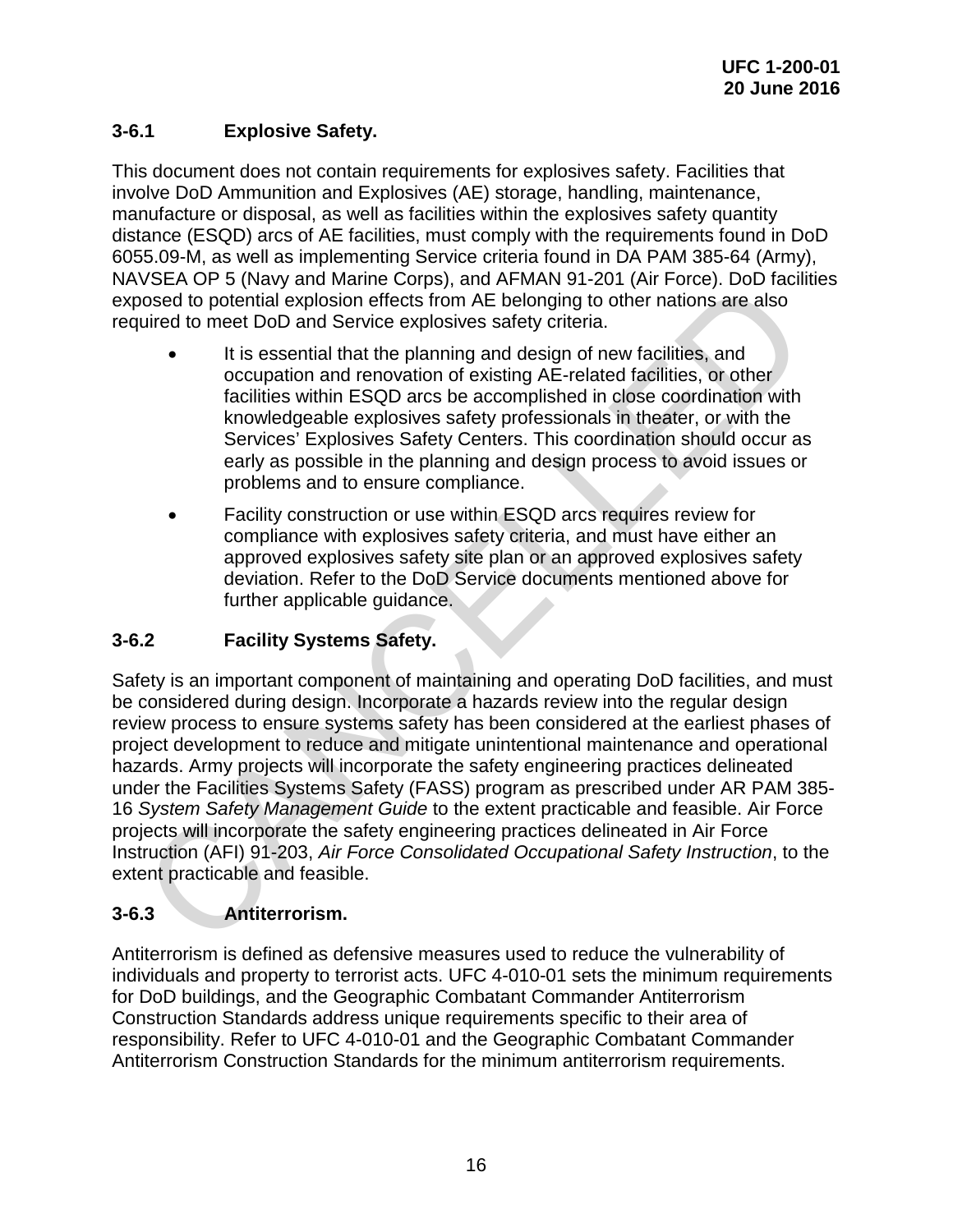# <span id="page-25-0"></span>**3-6.4 Physical Security.**

Physical security is defined as that part of security concerned with physical measures designed and placed to safeguard personnel; to prevent unauthorized access to installations, equipment, material and documents, to safeguard them against espionage, sabotage, damage, and theft. Many buildings require some level of physical security. When required, integrate physical measures into the site, building, room(s), or area(s) as applicable. The DoD documents the requirements for physical security related to specific assets in DoD publications, directives, manuals, and instructions. The Services have related documents that implement the DoD policy for the Services. The main DoD documents that contain the physical security requirements for the protection of specific DoD assets are shown in Table 3-1. This does not include the policy documents associated with the protection of nuclear and chemical assets.

| as applicable. The DoD accuracity are requirements for privated security related to<br>specific assets in DoD publications, directives, manuals, and instructions. The Services<br>have related documents that implement the DoD policy for the Services. The main DoD<br>documents that contain the physical security requirements for the protection of specific<br>DoD assets are shown in Table 3-1. This does not include the policy documents<br>associated with the protection of nuclear and chemical assets. |                                                                                                                                                                                                                                      |  |  |  |
|-----------------------------------------------------------------------------------------------------------------------------------------------------------------------------------------------------------------------------------------------------------------------------------------------------------------------------------------------------------------------------------------------------------------------------------------------------------------------------------------------------------------------|--------------------------------------------------------------------------------------------------------------------------------------------------------------------------------------------------------------------------------------|--|--|--|
| <b>Asset</b>                                                                                                                                                                                                                                                                                                                                                                                                                                                                                                          | <b>Table 3-1 Policy Related to Physical Security</b><br><b>Policy and Documents</b>                                                                                                                                                  |  |  |  |
| Classified<br>Information                                                                                                                                                                                                                                                                                                                                                                                                                                                                                             | DoDM 5200.01-R, DoD Information Security Program;<br>http://www.dtic.mil/whs/directives/corres/pub1.html                                                                                                                             |  |  |  |
| Sensitive<br>Compartmented<br>Information (SCI)                                                                                                                                                                                                                                                                                                                                                                                                                                                                       | DoDM 5105.21-Volume 1, Sensitive Compartmented Information (SCI)<br>Administrative Security Manual: Administration of Information and<br><b>Information Systems Security;</b><br>http://www.dtic.mil/whs/directives/corres/pub1.html |  |  |  |
|                                                                                                                                                                                                                                                                                                                                                                                                                                                                                                                       | DoDM 5105.21-Volume 2, Sensitive Compartmented Information (SCI)<br>Administrative Security Manual: Administration of Physical Security,<br>Visitor Control, and Technical Security;                                                 |  |  |  |
|                                                                                                                                                                                                                                                                                                                                                                                                                                                                                                                       | http://www.dtic.mil/whs/directives/corres/pub1.html<br>UFC 4-010-05, Sensitive Compartmented Information Facilities Planning, Design,<br>and Construction.<br>https://www.wbdg.org/ccb/DOD/UFC/ufc_4_010_05.pdf                      |  |  |  |
| <b>Special Access</b><br>Program (SAP)<br>Information                                                                                                                                                                                                                                                                                                                                                                                                                                                                 | DoDM 5205.07 Volume 3, DoD Special Access Program (SAP) Security Manual:<br><b>Physical Security;</b><br>http://www.dtic.mil/whs/directives/corres/pub1.html                                                                         |  |  |  |
| Arms, Ammunition<br>and Explosives                                                                                                                                                                                                                                                                                                                                                                                                                                                                                    | DoDM 5100.76-M, Physical Security of Sensitive Conventional Arms, Ammunition<br>and Explosives (AA&E);<br>http://www.dtic.mil/whs/directives/corres/pub1.html                                                                        |  |  |  |
| <b>Weapons Systems</b><br>and Platforms                                                                                                                                                                                                                                                                                                                                                                                                                                                                               |                                                                                                                                                                                                                                      |  |  |  |
| <b>Bulk Petroleum</b><br>Products<br>Communications<br>Systems                                                                                                                                                                                                                                                                                                                                                                                                                                                        | DoD 5200.08-R, Physical Security Program;<br>http://www.dtic.mil/whs/directives/corres/pub1.html                                                                                                                                     |  |  |  |
| Controlled Inventory<br>Items                                                                                                                                                                                                                                                                                                                                                                                                                                                                                         |                                                                                                                                                                                                                                      |  |  |  |

# **Table 3-1 Policy Related to Physical Security**

# <span id="page-25-1"></span>**3-6.5 Cybersecurity.**

All control systems (including systems separate from an energy management control system) must be designed, acquired and executed in accordance with DoDI 8500.01, DoDI 8510.01, and as required by individual Service Implementation Policy.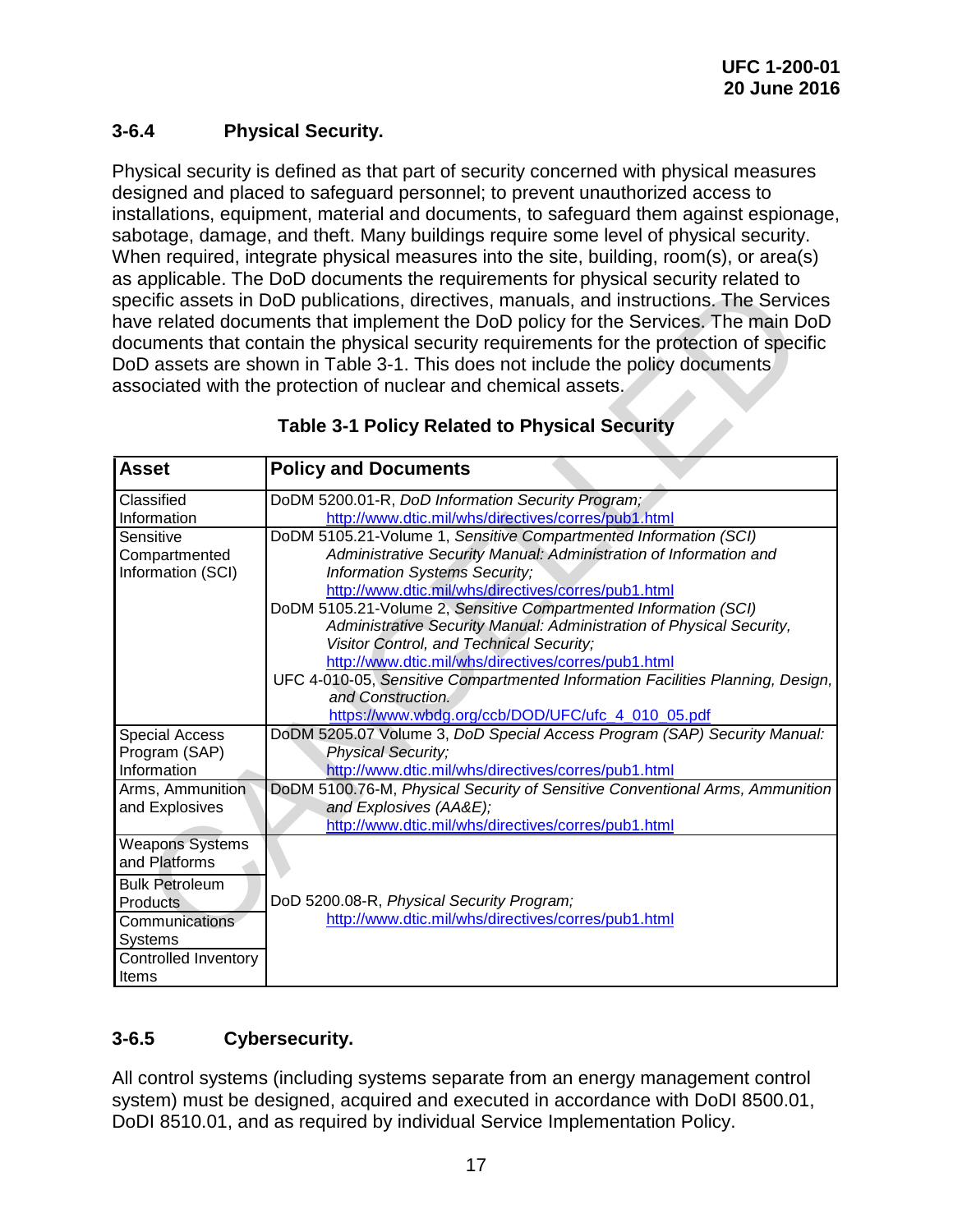*This page intentionally left blank.* This page intentionally left blank.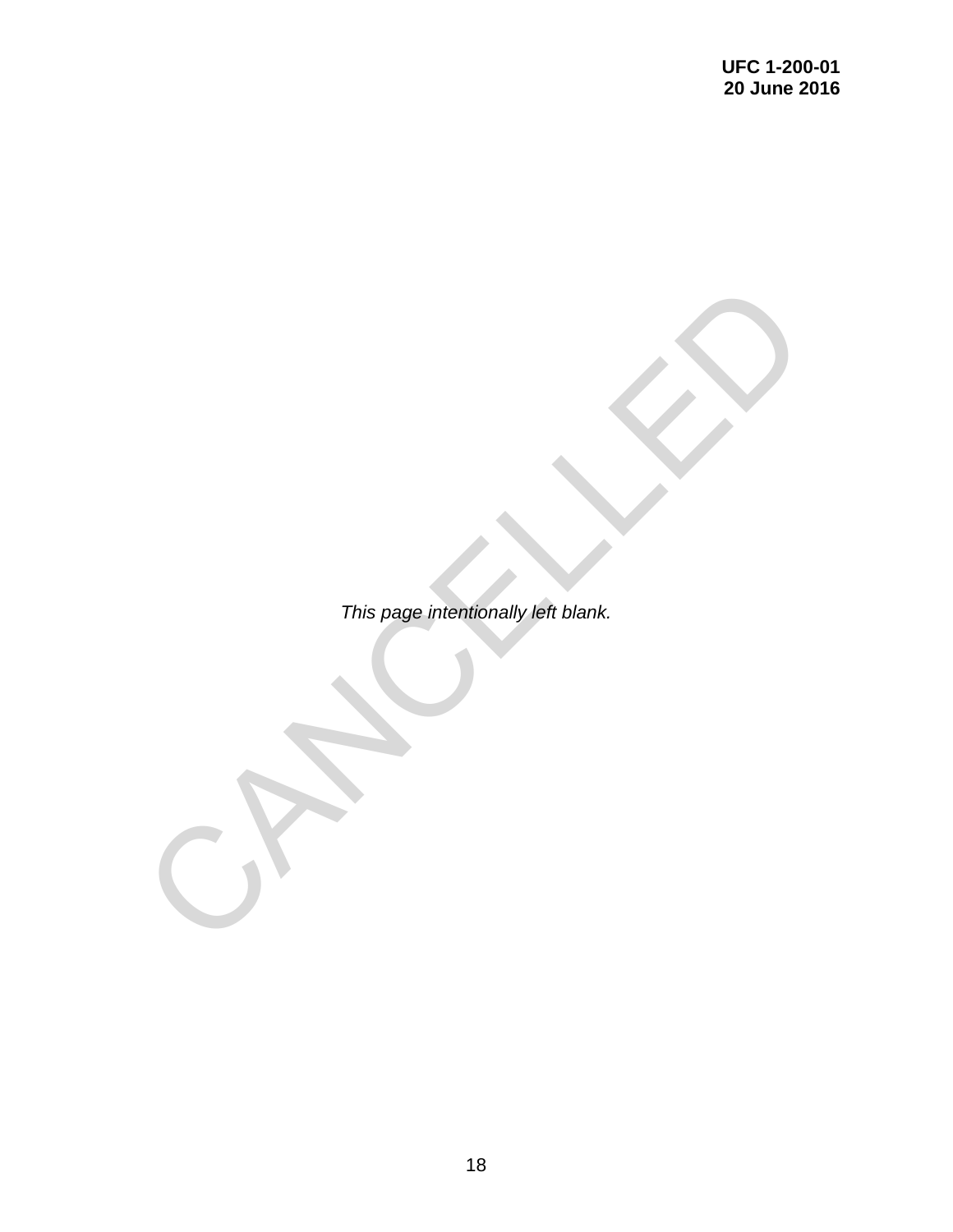#### <span id="page-27-0"></span>**CHAPTER 4 MODIFICATIONS TO THE INTERNATIONAL EXISTING BUILDING CODE (IEBC)**

#### <span id="page-27-1"></span>**4-1 GENERAL.**

For existing structures, use IEBC as modified below. Provisions in IEBC Chapter 14 deal with alternative methods of compliance requirements when dealing with existing building constraints. This IEBC chapter allows for a controlled departure from full compliance with the technical codes, without compromising the minimum standards of life safety and fire prevention of the rehabilitated building as required in UFC 3-600-01. An example may be concerning fire escape requirements that differ in UFC 3-600-01. Modify IEBC Chapters 4 and 14 as follows:

- Use IEBC Chapter 4 with UFC 3-310-04 for seismic evaluation and seismic rehabilitation of existing buildings. If conflict occurs between IEBC Chapter 4 and UFC 3-310-04, the requirements of UFC 3-310-04 take precedence.
- Add a third paragraph to the end of IEBC Section **404.5 Flood hazard areas**, stating the following:

In addition to other requirements of this code, for renovations and alterations costing more than \$7.5 million to facilities already located within the 100-year flood plain, assess the vulnerability of mechanical and electrical subsystems to flood hazards and take necessary measures within the project to mitigate those vulnerabilities. Comply with OUSD Memorandum, Floodplain Management on Department of Defense Installations, 11 February, 2014. This policy applies only to permanent installations. main the technical codes, without compromising the minimum standards<br>sative and fite prevention of the enhabilitated building as requirements that differ in UFC 3-600-01<br>sity HEBC Chapters 4 and 14 as follows:<br><br>WEBC Chapte

- Use IEBC Chapter 14 with UFC 3-600-01. If conflict occurs between IEBC Chapter 14 and UFC 3-600-01, the requirements of UFC 3-600-01 take precedence.
- Delete IEBC Section **1401.2 Applicability**, and replace with the following:

**1401.2 Applicability.** Structures existing prior to 1 April 2016, in which there is work involving additions, alterations or changes of occupancy shall be made to conform to the requirements of this chapter or the provisions of Chapter 4. The provisions of Sections 1401.2.1 through 1401.2.5 shall apply to existing occupancies that will continue to be, or are proposed to be, in Groups A, B, E, F, I-2, M, R and S. These provisions shall not apply to buildings with occupancies in Group H or I-1, I-3 or I-4.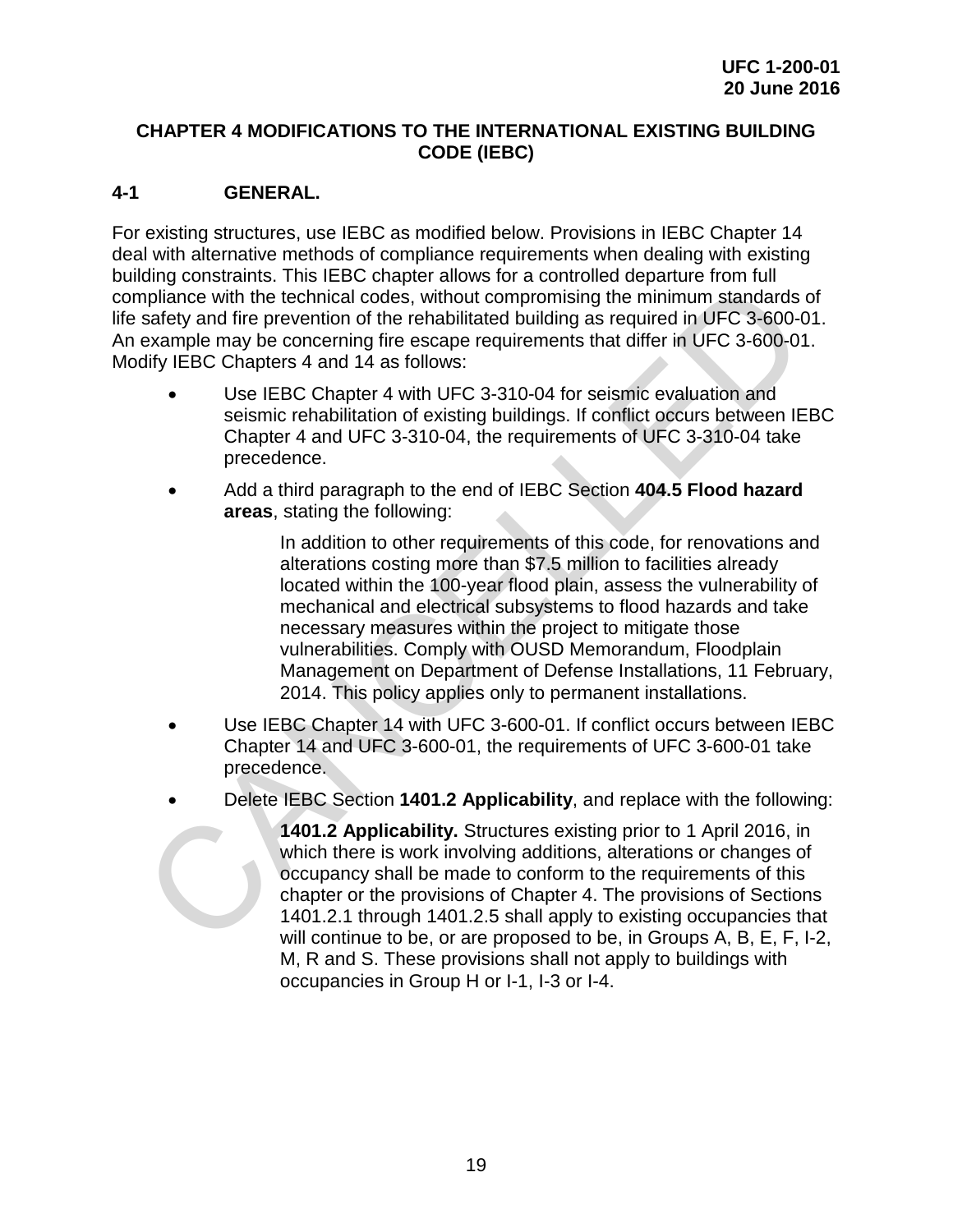*This page intentionally left blank.* This page intentionally left blank.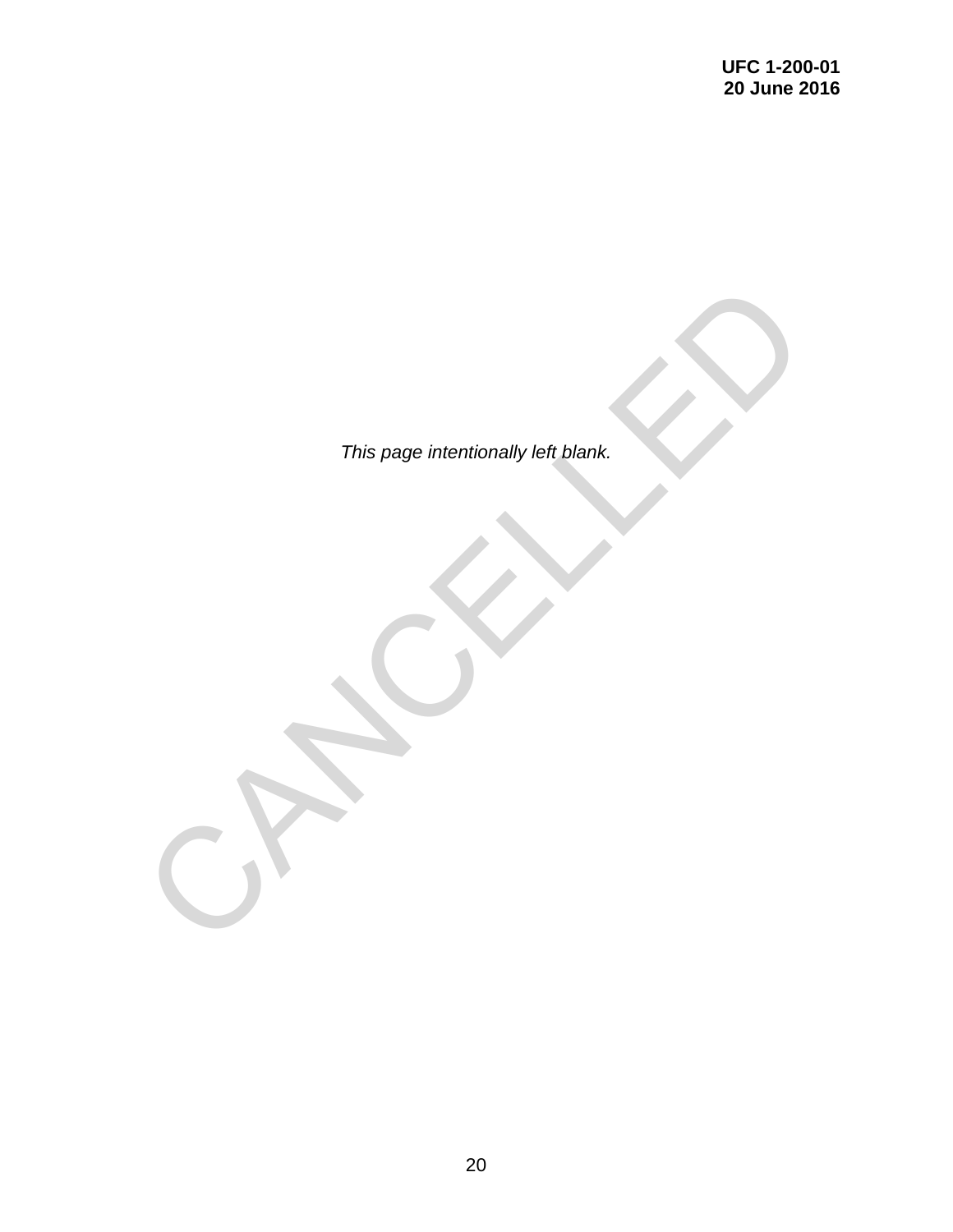#### **APPENDIX A REFERENCES**

#### <span id="page-29-0"></span>**INTERNATIONAL CODE COUNCIL**

[http://www.iccsafe.org](http://www.iccsafe.org/)

- IBC, International Building Code, 2015
- ICC 300-12, Standard for Bleachers, Folding and Telescopic Seating, and Grandstands
- IEBC, International Existing Building Code, 2015
- IECC, International Energy Conservation Code, 2015
- IMC, International Mechanical Code, 2015
- IPC, International Plumbing Code, 2015
- IRC, International Residential Code, 2015

#### **NATIONAL FIRE PROTECTION ASSOCIATION** http://www.nfpa.org

- NFPA 1, Fire Code
- NFPA 54 (ANSI Z223.1), National Fuel Gas Code
- NFPA 58, Liquefied Petroleum Code
- NFPA 70, National Electrical Code
- NFPA 101, Life Safety Code
- NFPA 285, Standard Fire Test Method for Evaluation of Fire Propagation Characteristics of Exterior Non-Load-Bearing Wall Assemblies Containing Combustible Components [C](http://www.access-board.gov/attachments/article/1029/ABAstandards.pdf), International Existing Building Code, 2015<br>
C, International Energy Conservation Code, 2015<br>
C, International Mechanical Code, 2015<br>
I, International Plumbing Code, 2015<br>
TIONAL FIRE PROTECTION ASSOCIATION<br>
TIONAL FIRE

#### **UNITED STATES ACCESS BOARD**

Architectural Barriers Act (ABA) Standards, http://www.access-board.gov/attachments/article/1029/ABAstandards.pdf

#### **UNITED STATES AIR FORCE**

[http://www.e-publishing.af.mil](http://www.e-publishing.af.mil/)

- AFMAN 91-201, Explosives Safety Standards
- AFI 91-203, Air Force Consolidated Occupational Safety Instruction

#### **UNITED STATES ARMY**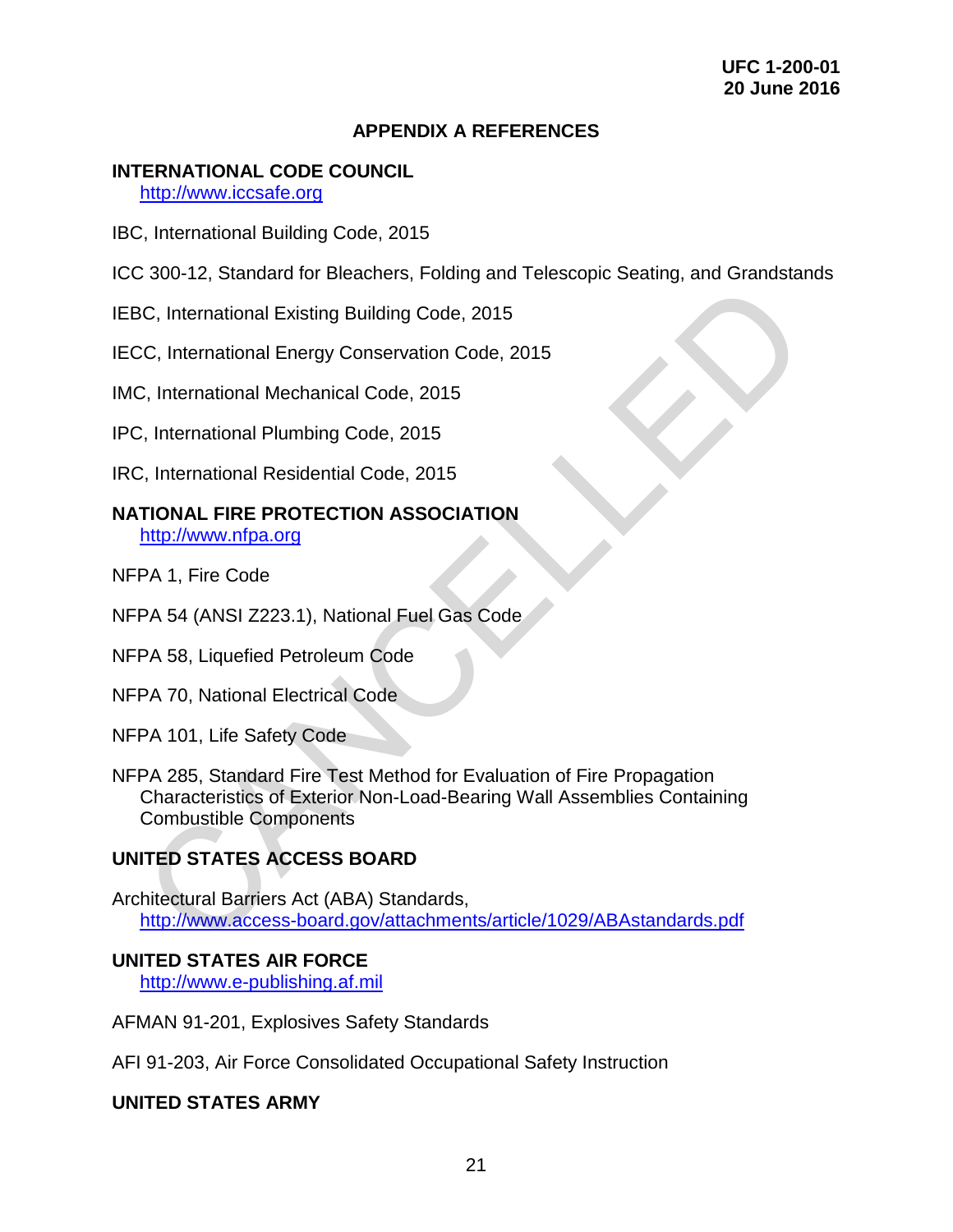DA PAM 385-64, Ammunition and Explosives Standards, [http://www.apd.army.mil/pdffiles/p385\\_64.pdf](http://www.apd.army.mil/pdffiles/p385_64.pdf)

AR PAM 385-16, System Safety Management Guide, [http://www.apd.army.mil/pdffiles/p385\\_16.pdf](http://www.apd.army.mil/pdffiles/p385_16.pdf)

#### **UNITED STATES DEPARTMENT OF DEFENSE**

Deputy Secretary of Defense Memorandum for Secretaries of the Military Departments, Chairman of the Joint Chiefs of Staff, Undersecretaries of Defense, Assistant Secretaries of Defense… Subject: Access for People with Disabilities October 31, 2008, outy Secretary of Defense Memorandum for Secretaries of the Military Departmer<br>[C](http://www.dtic.mil/whs/directives/corres/pub1.html)hariman of the Joint Chiefs of Staff, Undersecretaries of Defense, Assistrant<br>Secretaries of Defense... Subject: Access for People with Disabi

http://www.access-board.gov/guidelines-and-standards/buildings-and-sites/aboutthe-aba-standards/background/dod-memorandum

DoD 5200.08-R, Physical Security Program, http://www.dtic.mil/whs/directives/corres/pub1.html

DoD 6055.09-M, DoD Ammunition and Explosives Safety Standards, http://www.dtic.mil/whs/directives/corres/pub1.html

DoDI 1125.03, Vending Facility Program for the Blind on DoD-Controlled Federal Property, http://www.dtic.mil/whs/directives/corres/pdf/112503p.pdf

DoDI 8500.01, Cybersecurity, http://www.dtic.mil/whs/directives/corres/pdf/850001\_2014.pdf

DoDI 8510.01, Risk Management Framework (RMF) for DoD Information Technology  $(IT)$ .

http://www.dtic.mil/whs/directives/corres/pdf/851001\_2014.pdf

- DoDM 5100.76-M, Physical Security of Sensitive Conventional Arms, Ammunition and Explosives (AA&E)*,* http://www.dtic.mil/whs/directives/corres/pub1.html
- DoDM 5200.01, DoD Information Security Program, http://www.dtic.mil/whs/directives/corres/pub1.html
- DoDM 5205.07 Volume 3, DoD Special Access Program (SAP) Security Manual: Physical Security, <http://www.dtic.mil/whs/directives/corres/pub1.html>
- MIL-STD-3007F, Standard Practice for Unified Facilities Criteria and Unified Facilities Guide Specifications, 13 December 2006, <http://www.wbdg.org/ccb/FEDMIL/std3007f.pdf>
- OUSD Memorandum for Assistant Secretary(s) of the Army (IE&E), Navy (EI&E), Air Force (IE&L), Directors of Defense Agencies, Directors of Defense Activities,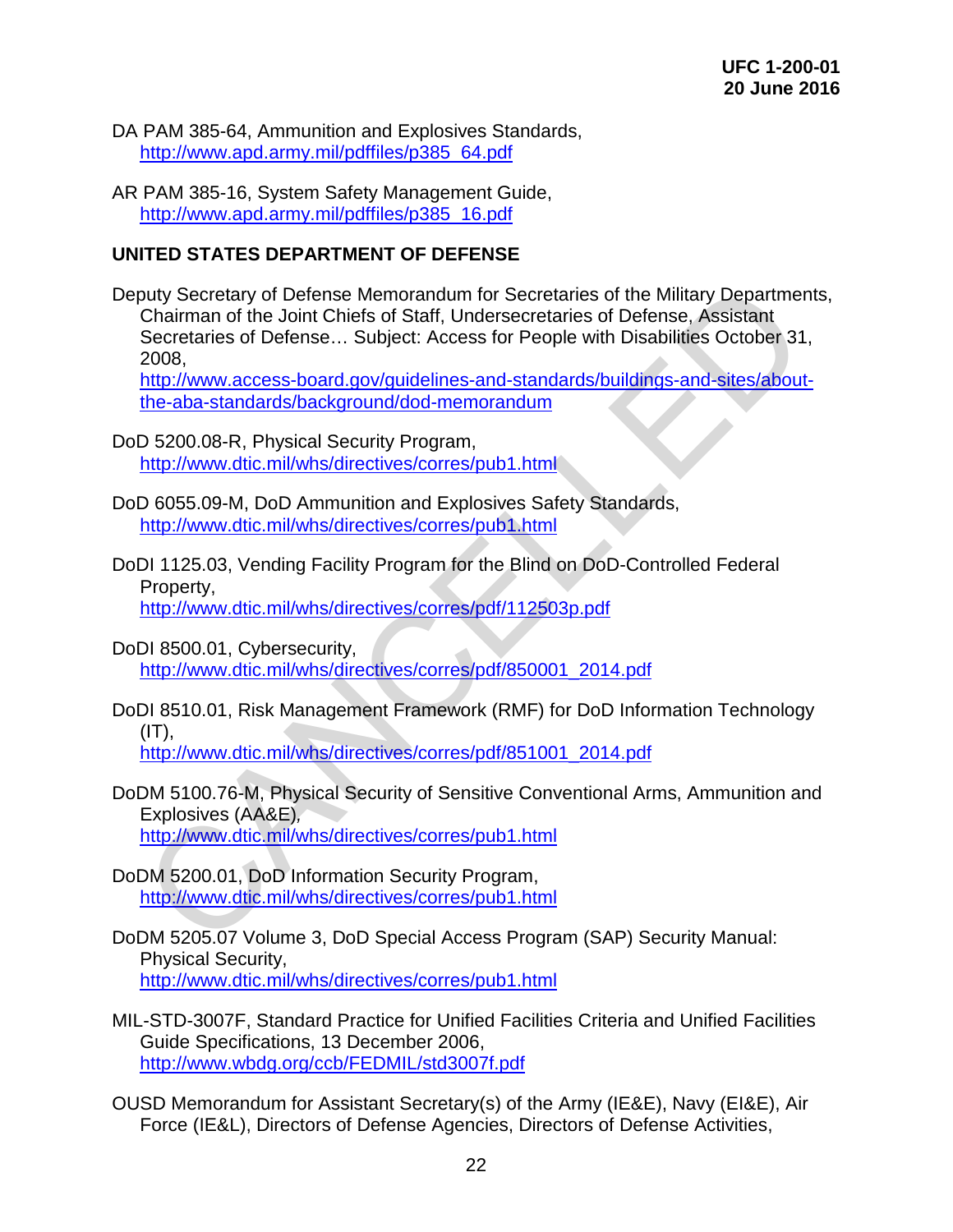Director, Washington Headquarters Service. Subject: *Floodplain Management on Department of Defense Installations*, 11 February 2014.

#### **UNITED STATES DEPARTMENT OF DEFENSE, UNIFIED FACILITIES CRITERIA (UFC) / FACILITIES CRITERIA (FC)**

<http://dod.wbdg.org/>

- UFC 1-200-02, High Performance and Sustainable Building Requirements
- UFC 1-201-01, Non-Permanent DoD Facilities in Support of Military Operations C 1-201-01, Non-Permanent DoD Facilities in Support of Military Operations<br>
C 1-201-02, Assessment of Existing Facilities for Use in Military Operations<br>
C 1-202-01, Host Nation Facilities in Support of Military Operations
- UFC 1-201-02, Assessment of Existing Facilities for Use in Military Operations
- UFC 1-202-01, Host Nation Facilities in Support of Military Operations
- UFC 1-300-02, Unified Facilities Guide Specifications (UFGS) Format Standard
- UFC 3-101-01, Architecture
- UFC 3-110-03, Roofing
- UFC 3-120-10, Interior Design
- UFC 3-201-01, Civil Engineering
- UFC 3-201-02, Landscape Architecture
- UFC 3-210-10, Low Impact Development
- UFC 3-220-01, Geotechnical Engineering
- UFC 3-230-01, Water Storage, Distribution, and Transmission
- UFC 3-230-03, Water Treatment
- UFC 3-240-01, Wastewater Collection
- UFC 3-301-01, Structural Engineering
- UFC 3-310-04, Seismic Design for Buildings
- UFC 3-401-01, Mechanical Engineering
- UFC 3-410-01, Heating, Ventilating, and Air Conditioning Systems
- UFC 3-420-01, Plumbing Systems
- UFC 3-501-01, Electrical Engineering
- UFC 3-520-01, Interior Electrical Systems